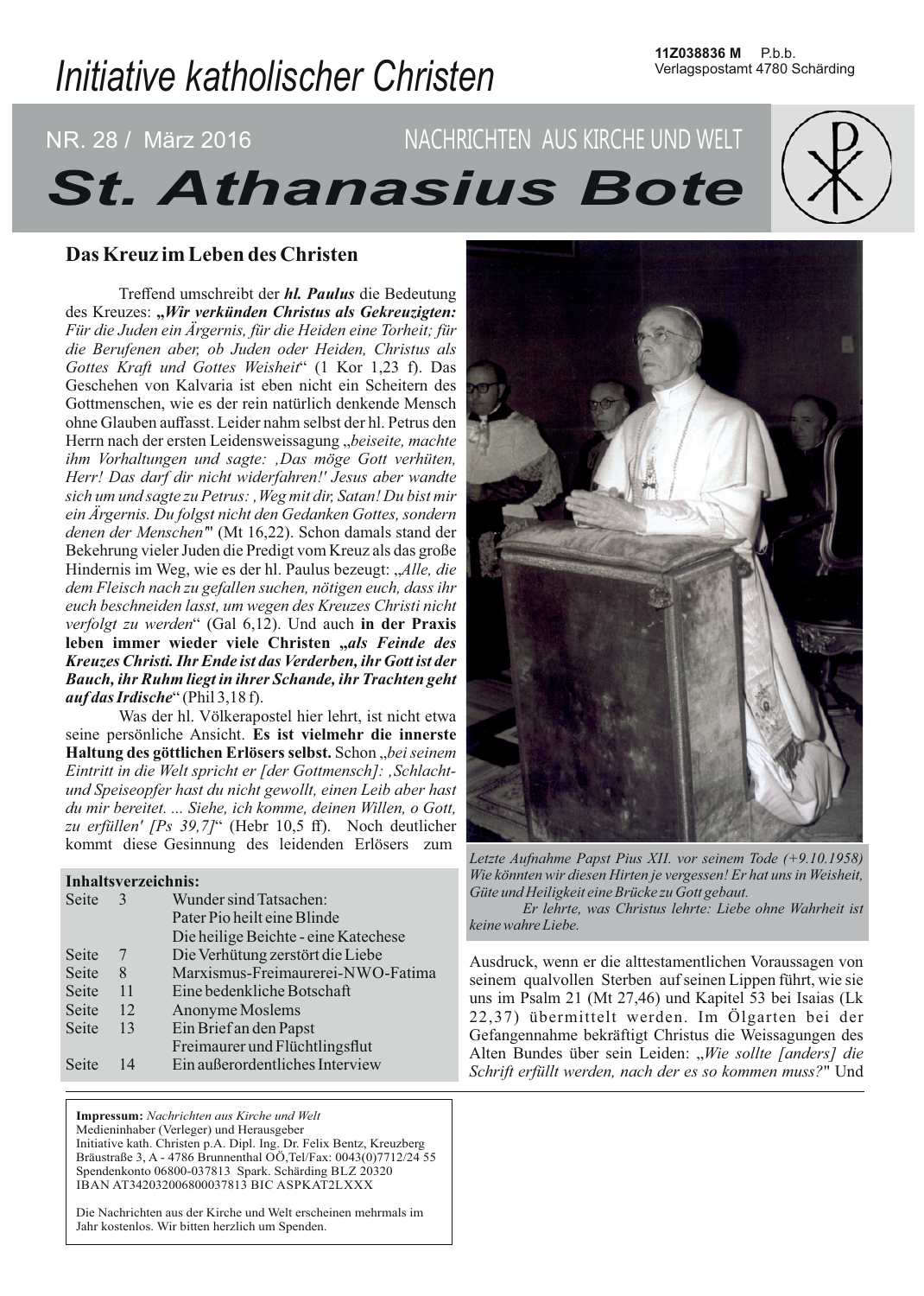und am dritten Tag von den Toten auferstehen" (Lk 24,45 f).

Die Augenzeugen seines dreijährigen öffentlichen Lebens berichten uns von dem einen Ziel, das dem Herrn unablässig vor Augen stand, und nach dem er aus freien Stücken hindrängte: "Ich habe eine Taufe auf mich zu nehmen, und wie drängt es mich, bis sie vollzogen ist (Lk 12,50, vgl. Mk 10,38 f). ... Niemand nimmt mir das Leben, ich gebe es freiwillig hin. Ich habe Macht, es hinzugeben, und habe Macht, es wieder zu nehmen. Das ist der Auftrag, den ich von meinem Vater erhalten habe" (Joh 10,18). Speise ist ihm dieser Auftrag des Vaters (Joh 4,32 f; 5,13; 6,38) und seine Erfüllung ist die Stunde, für die er in die Welt gekommen ist (Joh 12,27; 13,1). Das ganze Leiden des Gottmenschen ist geprägt von diesem bewussten und freiwilligen Gehorsam dem Vater gegenüber: "Jesus, der alles wusste, was ihm bevorstand, trat vor und fragte sie: Wen sucht ihr? ... Wenn ihr mich sucht, dann lasst diese gehen<sup>\*\*</sup> (Joh 18,4 ff). Am Kreuz ruft er schließlich aus – "wissend, dass schon alles vollbracht ist - damit die Schrift erfüllt werde: "Mich dürstet. ... Es ist vollbracht. Vater, in deine Hände befehle ich meinen Geist" (Joh 18,28.30).

Durch dieses heilige, unendlich kostbare Erlöserleiden wurde alles wieder mit Gott versöhnt, "alles, was auf Erden und was im Himmel ist, indem er durch sein Blut am Kreuz Frieden stiftete" (Kol 1,20). Denn mit diesem "seinem eigenen Blut ging er ein für alle Mal in das Allerheiligste [in den Himmel] hinein und hat ewige Erlösung bewirkt" (Hebr 9,12).

Dieses große Geheimnis des Kreuzes unseres Herrn Jesus Christus nimmt im Leben der Kirche die zentrale Messopfer, der "sakramentalen Fortdauer des *Kreuzesopfers*" (vgl. Vat. II, Sacrosanctum Concilium, Nr. 47,1); alles ist auf dieses hl. Geschehen unserer Altäre ausgerichtet. Das deutet schon die Weissagung über das Gebet der Kirche aus dem Buch des Propheten Zacharias an: "Doch über Davids Haus und die Einwohner Jerusalems (= die Kirche) werde ich den Geist der Gnade und des Gebetes ausgießen. Sie werden auf den schauen, den sie durchbohrt haben, und Totenklage um ihn halten, wie man klagt um den Einzigen, und bitter um ihn trauern, wie man trauert um den Erstgeborenen. An jenem Tage wird in Jerusalem große Klage herrschen." (Zach 12,9). In dieser Gesinnung fordert der hl. Bruder Klaus seine Landsleute auf: "Haltet das Leiden des Herrn heilig in euren Herzen."

Aber nicht nur das liebende Betrachten des hl. Leidens, durch das wir den Heiland zu trösten vermögen Wesenszug des Christentums. Vielmehr verlangt unser Herr von seinen Jüngern: "Wer mir nachfolgen will, verleugne sich selbst, nehme sein Kreuz auf sich und folge mir nach" (Mt 16,24), wie er es auf anfänglich gezwungene Weise geschehen ließ bei Simon von Cyrene. Als Christen sind wir zur Gleichförmigkeit mit Christus berufen (vgl. Röm 8,29): "Weil nun Christus nach dem Fleisch gelitten hat, so wappnet auch ihr euch mit der gleichen Gesinnung" (1 Petr 4,1, vgl. Phil 2,5). Ganz eindrücklich beschreibt der hl. Paulus, der ergriffen war von der Liebe zu Christus, diese Wahrheit: "Ich erachte alles als Verlust angesichts der alles übertreffenden Kenntnis Christi Jesu, meines Herrn, ...

nach seiner Auferstehung erschloss der Herr seinen ... mit der Gerechtigkeit aus Gott, die aus dem Glauben an Aposteln ausführlich "den Sinn für das Verständnis der Christus kommt, - um ihn und die Kraft seiner Auferstehung Schriften: ,So steht geschrieben: Der Messias muss leiden und die Teilhabe an seinen Leiden zu erkennen, indem ich seinem Tod gleichgestaltet werde" (Phil 3,8 ff). Gleich wie Christus müssen auch wir dem Samenkorn gleich in die Erde gesenkt werden und vergehen, um Frucht für das ewige Leben zu bringen (Joh 12,24).

> Dieses in die Erde-Gesenkt-Werden geschieht in den mannigfachen Formen des täglichen Kreuzes: in der treuen Erfüllung der Standespflicht und den frei gewählten Abtötungen, aber noch intensiver im Ertragen von Widersprüchen und Demütigungen, von Versuchungen und Verlassenheit, von Beschwerden, Leiden und Schmerzen. Bisweilen ruft Gott selbst sie in den Gläubigen hervor oder lässt sie zu, sowohl an ihrem Leib als auch in ihren Seelen. Auf diese Weise will er sie reinigen von allem Schmutz der Sünde, von aller ungeregelten Anhänglichkeit an die Geschöpfe, und vor allem von ihrer ungeordneten Liebe zum eigenen Ich, der Ursache aller Verkehrtheit. Erst dann kann die Seele gänzlich vergöttlicht und des Besitzes Gottes teilhaftig werden. Diese Prüfungen und Nöte können bisweilen eine solche Wucht haben, dass man mit dem hl. Paulus geneigt ist zu sprechen: "Über die Maßen, über unsere Kraft hat die Bedrängnis uns getroffen, so dass wir sogar am Leben verzweifelten. Ja, wir hatten uns schon das Todesurteil gesprochen, damit wir unser Vertrauen nicht auf uns selbst setzten, sondern auf Gott, der die Toten auferweckt. Er hat uns denn auch aus so großer Todesgefahr errettet und wird uns fernerhin retten" (2 Kor 1,8 f). Die so in unseren Seelen gewirkte Läuterung sollte derart umfassend und vollständig sein, dass wir des Fegfeuers im Jenseits nicht mehr bedürfen.

Hervorragendstes Beispiel für die Teilnahme am Stelle ein. Alles in ihr empfängt seine Kraft aus dem hl. Leiden und Sterben unseres Herrn ist seine heiligste Mutter, die allerseligste Jungfrau Maria, die Unbefleckte und die Mutter der Schmerzen; sie hatte weder nötig, durch Buße oder Leid gereinigt zu werden, noch irgendeine persönliche Schuld abbüßen, noch irgendeine Unordnung in sich ordnen zu müssen. Allein ihre innigste Liebesgemeinschaft mit ihrem göttlichen Sohn und himmlischen Bräutigam als neue Eva trieb sie dazu an, sich mit dem Gottmenschen in seinem Leiden zu vereinigen und mit ihm zusammen die Seelen der armen Sünder zu retten. "Mit ihr zusammen [finden wir] alle Heiligen vereint, unter dem Kreuze des Herrn stehend" (Sekret vom Feste der Sieben Schmerzen). Sie alle haben unter dem Beistand der Miterlöserin und Gnadenvermittlerin ihr Leiden und Sterben mit denen des Heilandes vereint und so sich und viele andere Seelen für den Himmel gerettet.

Auch wir sollten täglich neu, diesem Beispiel der gleich einer hl. Veronika auf dem Kreuzweg, bildet einen Heiligen folgend, uns mit der Opfergesinnung des göttlichen Erlösers vereinigen. Durch das Beten des schmerzhaften Rosenkranzes oder des Kreuzweges und ganz besonders durch die Selbstaufopferung in der hl. Messe wird der Herr uns mit jener göttlichen Liebe erfüllen und entflammen, die ihn selbst zur Hingabe seines Lebens bestimmt hat und auch uns zu "Miterlösern" umgestaltet. Ja, er selbst leidet in und mit uns und macht so seine Verheißung gerade auch hier zur Wirklichkeit: "Seht, ich bin bei euch alle Tage bis ans Ende der Welt" (Mt 28,20). In Fatima rief die Unbefleckte uns zu solch großer Heilstätigkeit auf, als sie sagte: "Betet, betet viel und bringt Opfer für die Sünder, denn viele Seelen kommen in die Hölle, weil niemand für sie opfert damit ich Christus gewinne und in ihm bleibe, – ausgestattet und für sie betet" (19. August 1917, Schwester Lucia spricht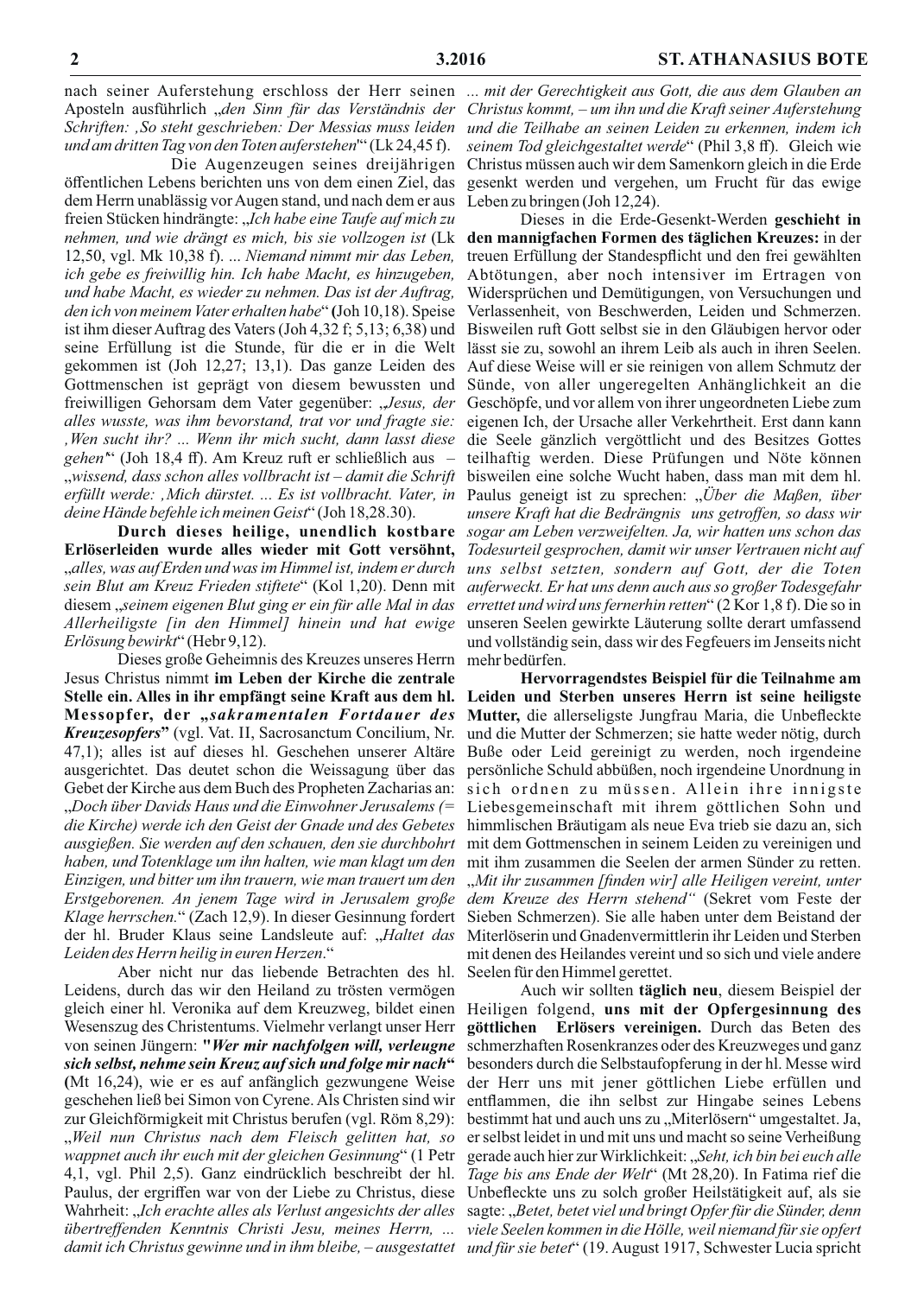Gerade in den Augenblicken schweren Leidens mögen wir uns an die Worte des hl. Paulus erinnern: "Ich bin der Ansicht, dass die Leiden dieser Zeit nicht zu vergleichen sind mit der künftigen Herrlichkeit, die an uns offenbar werden soll" (Röm 8,18). Pater Matthias Grün

#### \*\*\*

## **Wunder sind Tatsachen** Gemma di Giorgi-das Mädchen ohne Pupillen

Im Jahr 1939 kam Gemma di Giorgi blind auf die Welt. Als sie sieben Jahre alt war, erhielt sie durch ein

Wunder das Augenlicht, so daß sie noch heute, obwohl sie nach wie vor keine Pupillen hat (!), sehen kann.

Gemma di Giorgi erzählt, wie Sie selbst auf gloria.tv hören und sehen können: "Ich begegnete Pater Pio als ich 7 Jahre alt war. Ich wollte ihn treffen, um ihn zu bitten, mir das Augenlicht zu schenken, da ich seit meiner Geburt blind war. Meine

Großmutter mütterlicherseits war diejenige, die mich zu ihm brachte. Auf dem Weg nach San Giovanni Rotondo, also genauer gesagt, noch bevor ich Pater Pio traf, begann ich zu sehen". Bei Pater Pio empfing dann die kleine Gemma ihre erste heilige Kommunion.

Der Fall von Frau Gemma di Giorgi stellt ein andauerndes unerhörtes Wunder dar, entgegen den Gesetzen der Physik. Mir wurde berichtet von einem Vortrag von Frau di Giorgi bei den Kapuzinern in Wien sowie von einem Telephongespräch mit ihr aus jüngerer Zeit. Siehe auch 2 Bücher von Katharina Tangari auf Seite 20.  $F.B.$ 

#### \*\*\*

## Pater Pio und die Barmherzigkeit

Unter Barmherzigkeit verstand Pater Pio offensichtlich etwas völlig anderes als manche Hirten in der Kirche heute. Pater Pio setzte die Umkehr des Menschen und seine Abkehr von der Sünde voraus; ohne wenn und aber und ohne Ausnahme. Maßstab waren die Zehn Gebote. Eine Anpassung der Gebote Gottes an den Zeitgeist durch Synoden oder eine angebliche "Theologie auf den Knien" wäre für Pater Pio undenkbar gewesen. Pater Pio war streng, ja hart zu seinen Beichtkindern, wenn dies nötig war.

Für Pater Pio war die Heilige Messe die Vergegenwärtigung des Kreuzesopfers Jesu Christi. Pater Pio als Vorsteher einer Mahlfeier? Undenkbar! Seine letzte Heilige Messe feierte er am 22.9.1968. Es war dies keinesfalls eine "Neue Messe" des Erzbischofs Bugnini, denn die Neue Meßordnung trat ja erst am 1.12.1969 in Kraft. Allerdings verbrachte man Pater Pio an einen "Volksaltar" - im Rollstuhl. Die Feier des unaussprechlichen

Geheimnisses zur Schau gestellt gegenüber der Öffentlichkeit, der Kamera ausgeliefert-was mag da in Pater Pio vorgegangen sein? Tatsache ist: Wenige Stunden später in der darauf folgenden Nacht - starb er. F Rentz

\*\*\*

## Die heilige Beichte

von P. Franz Schmidberger FSSPX

### **EINLEITUNG**

Wie jeder Katholik weiß, hat Christus am Osterabend, am Tag seiner Auferstehung also, dieses große und wichtige Sakrament seiner Kirche geschenkt; denn die hl. Beichte ist das Sakrament der geistigen Auferstehung, der Reinigung der Seele im Blute Christi, der inneren Erneuerung, der Umkehr. Ein hervorragender Theologe unserer Tage, nämlich Prof. Dr. Georg May, hat schon 1996 in einem Vortrag die Beichte "das verlorene Sakrament" genannt. Er wollte damit sagen, diese göttliche Stiftung sei uns heute weithin abhanden gekommen; sie sei vom modernen Klerus verkannt, verraten und fast überall aufgegeben worden. Eine solch verhängnisvolle Preisgabe des Beichtsakramentes steht zweifellos im Zusammenhang mit der heutigen weitgehenden Leugnung des Bösen überhaupt, mit der Bagatellisierung der Sünde und dem Vertreten einer permissiven Moral.

Schon der Apostel Paulus ruft uns zu: "Laßt euch mit Gott versöhnen!" (2 Kor 5, 20). Es geht bei der hl. Beichte um meine ganz persönliche Beziehung zu Gott und auch zum Nächsten, um das Innerste meines Daseins. Es geht um meine moralische Existenz in ihrer letzten Begründung und in all ihren Folgen.

Die hl. Beichte schließt fünf Wesenselemente ein, die man bisweilen mit den fünf B's bezeichnet hat: besinnen, bereuen, bessern, bekennen, büßen. Gehen wir auf diese fünf Bestandteile einzeln ein.

#### **I. BESINNEN: DIE GEWISSENSERFORSCHUNG**

Wollen wir eine gute Beichte ablegen, so müssen wir die Gewissenserforschung so abhalten, als würden wir hier und jetzt vor den Richterstuhl Gottes treten, als müßten wir beim Endgericht erscheinen und würde unser ganzes Leben von seinem Anfang bis zu seinem Ende aufgerollt. Welchen Anblick böte da unsere Seele im Lichte der unendlichen Vollkommenheit, Heiligkeit und Gerechtigkeit Gottes? Wie würde Gott unsere Seele sehen, wie sieht er sie tatsächlich? Wo liegen ihre Schwächen, ihre Fehler, ihr Versagen und ihre Vergehen? Was würde uns Gott vorhalten? In diesem ewigen Lichte läßt sich nichts leugnen, wegdeuten, beschönigen oder verdrehen; andererseits kann es auch nicht darum gehen, Sachverhalte aufzubauschen oder sich schlechter darzustellen als man sich tatsächlich erkennt. Der Mensch ist, was er ist, und so ist die Liebe zur Wahrheit das erste Tor zu einer gründlichen Gewissenserforschung und zu einer guten Beichte, das es aufzustoßen gilt.

Um unseren moralischen Zustand richtig zu erkennen, bedarf es in allererster Linie des Gebetes zum Geist der Wahrheit, zum Hl. Geist, damit wir unsere Seele im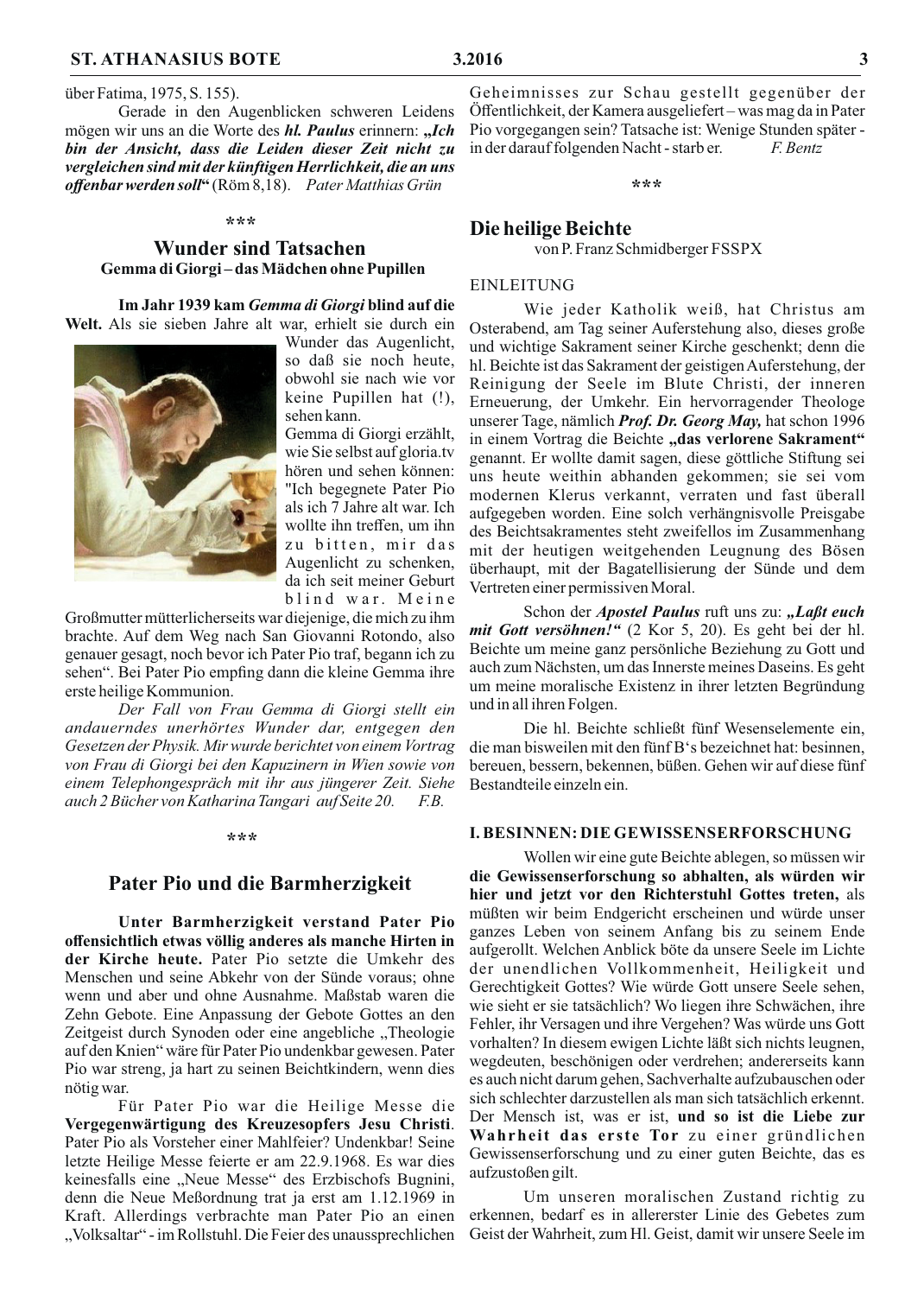Lichte Gottes sehen - jeden einzelnen Gedanken, jedes und mißachten ihn und sein Gebot; manchmal bestreiten sie einzelne Wort, jede einzelne Tat; aber nicht nur die Taten, auch die Unterlassungen; denn der Mangel an Bemühen um ein christliches Leben, das Fehlen des Strebens nach christlicher Vollkommenheit und des Seeleneifers für das Heil des Nächsten, insbesondere im Dienste der Nächstenliebe, können nicht entschuldigt werden. Tatsächlich sind Unterlassungssünden bisweilen genauso zahlreich und manchmal sogar schwerer als Tatsünden. Wieviel kann sich doch an fehlerhaften Taten und sündhaften Unterlassungen in einem langen Leben ansammeln! Wieviel häuft sich schon von einer Beichte bis zur anderen auf! Bedenken wir, daß der Mensch im Durchschnitt ungefähr 50.000 verschiedene Gedanken pro Tag hat – das jedenfalls haben Wissenschaftler durch ihre Forschungen festgestellt. Nun, jeder dieser Gedanken hat eine moralische Qualität; er ist entweder gut, oder er ist schlecht; er ist entweder auf Gott ausgerichtet, oder er ist nicht auf Gott ausgerichtet.

Gewiß lohnt es sich an dieser Stelle, einige besonders wichtige Gesichtspunkte bei den verschiedenen Geboten, insbesondere den Zehn Geboten Gottes, durchzugehen, um zu einer klaren Einsicht über unseren Seelenzustand zu gelangen und unser Gewissen zu bilden.

Zunächst aber noch eine Vorbemerkung: Es ist wichtig, bei der Gewissenserforschung zu unterscheiden zwischen Versuchung, Sünde und schwerer Sünde. Eine Versuchung ist noch keine Sünde. Sie kann sogar sehr verdienstvoll für den Menschen sein, wenn er sie nämlich in der Kraft des Glaubens überwindet und so die Seele stärkt. Wer sich im Kampf gegen Welt, Teufel und böse Neigungen mit der Gnade Gottes bewährt, der ehrt seinen Schöpfer, Erlöser und Heiland, der erfreut sein Herz. Wurzeln und Äste seines sittlichen Lebensbaumes kräftigen sich.

Eine läßliche Sünde liegt dann vor, wenn man die Versuchung nicht hinreichend bekämpft, sich z.B. in einem schlechten Gedanken einen Augenblick aufhält, ohne diesem wirklich zuzustimmen. Eine schwere Sünde ist gegeben, wenn gleichzeitig

a) der Gegenstand gewichtig ist, z.B. die Leugnung eines Glaubensartikels, die Lästerung Gottes, Raub oder Ehebruch;

b) wenn man sich im klaren darüber ist, daß es sich um etwas Sündhaftes, sittlich Verwerfliches handelt;

c) wenn man diesem die freie Zustimmung gibt, was bei den Tatsünden immer zutrifft; denn hätte man es nicht gewollt, so hätte man es nicht getan (ausgenommen bei ungerechtem Zwang oder mangelndem Bewußtsein, etwa im Halbschlaf.)

## **ICH BIN DER HERR, DEIN GOTT.**

## 1. Du sollst keine fremden Götter neben mir haben.

Das erste der Zehn Gebote betrifft unser direktes Verhältnis zu Gott als unserem Ursprung und Ziel, als dem Herrn unseres Lebens, als dem Richter und Vergelter unseres Tuns und als unserer ewigen Seligkeit. Damit sind in besonderer Weise die drei göttlichen Tugenden des Glaubens, der Hoffnung und der Liebe angesprochen.

a) Wie steht es mit unserem Glauben? Viele Menschen leben heute, als gäbe es keinen Gott, verachten

offen und direkt Gottes Dasein; aber weit häufiger ist der praktische Atheismus – eine schreckliche Sünde! Andere leugnen offen Inhalte der göttlichen Offenbarung, niedergelegt in der Heiligen Schrift und in den Dogmen der Kirche. Man mißachtet das Geheimnis der Allerheiligsten Dreifaltigkeit, stellt die Erbsünde mit ihren Folgen in Frage, leugnet die Gottheit Christi oder die wirkliche Gegenwart des Herrn im Allerheiligsten Sakrament des Altares, die Wahrheit über die heilige Messe als wahres Opfer, insbesondere als Sühneopfer, das katholische Priestertum, das Fegfeuer, den Himmel, die Hölle, die Existenz von Engeln und Teufeln, die Dogmen die allerseligste Jungfrau Maria betreffend, nämlich ihre immerwährende Jungfräulichkeit, ihre Unbefleckte Empfängnis, ihre Himmelfahrt. Man will nicht mehr glauben, daß Christus eine Kirche gegründet hat, daß diese die einzige von Gott auf Erden gestiftete und folglich Gott allein wohlgefällige Religion ist und daß es außerhalb von ihr kein Heil gibt. Die irrtümliche Meinung, alle Religionen seien Heilswege oder Gott sogar wohlgefällig, ist objektiv eine schwere Sünde gegen die göttliche Tugend des **Glaubens.** 

Es gibt heute tatsächlich kein Dogma, das nicht hier oder dort, sehr oft gerade von Theologen, Priestern oder sogar Bischöfen, in Zweifel gezogen, verwässert oder gar ganz abgestritten und geleugnet würde. Wer aber ein einziges Dogma, eine einzige direkt geoffenbarte Wahrheit, von der Kirche als solche verkündet, leugnet, der hat den ganzen katholischen Glauben als göttliche Tugend verloren, der hat eine schwere Sünde gegen den Glauben auf sich geladen. Meisterhaft stellt dies der *hl. Augustinus* dar, indem er Gott selbst sprechen läßt: "In vielem sind sie mit mir, in wenigem sind sie nicht mit mir; aber wegen dieses wenigen, in dem sie nicht mit mir einig gehen, nützt ihnen das viele nichts, worin sie mit mir sind" (Augustinus: in Psalm LIV n.19). Und da der Glaube die Grundlage des ganzen geistlichen Lebens darstellt, verliert der Mensch mit dem Glauben auch die anderen beiden göttlichen Tugenden, nämlich die Hoffnung und die Liebe.

Neben dieser direkten Leugnung von Glaubenswahrheiten kann man sich auch schuldig machen, wenn man sich im Glauben nicht weiterbildet oder gar glaubensfeindliche Schriften liest und entsprechende Fernsehsendungen anschaut; wenn man nicht aus dem Glauben lebt und statt dessen sich von einem mondänen, liberalen Geist anstecken läßt oder gar heimlich oder offen zum Anhänger der Esoterik, der Reinkarnation oder der New-Age-Bewegung wird; wenn man Horoskope liest, Praktiken des Spiritismus übernimmt oder Heilern nachläuft. Aber selbst das Pfingstlertum verrät einen erheblichen Mangel an Glauben und Glaubensgeist, wie dies übrigens auch für die Sucht nach Botschaften und Erscheinungen gilt.

Es verstößt auch gegen den Glauben, der Trennung von Staat und Kirche das Wort zu reden, akatholischen oder gar antikatholischen Vereinigungen beizutreten, wie etwa der Freimaurerei oder deren Noviziat, nämlich dem Lions-Club, Rotary-Club und ähnlichen Zusammenschlüssen, den Theosophen und Anthroposophen. Eltern können nicht von Schuld freigesprochen werden, wenn sie ihre Kinder an Waldorfschulen schicken. Weiter entspricht es nicht dem Geiste des Glaubens, den Zölibat anzugreifen und seine Beseitigung zu fordern; das "Kirchenvolksbegehren", von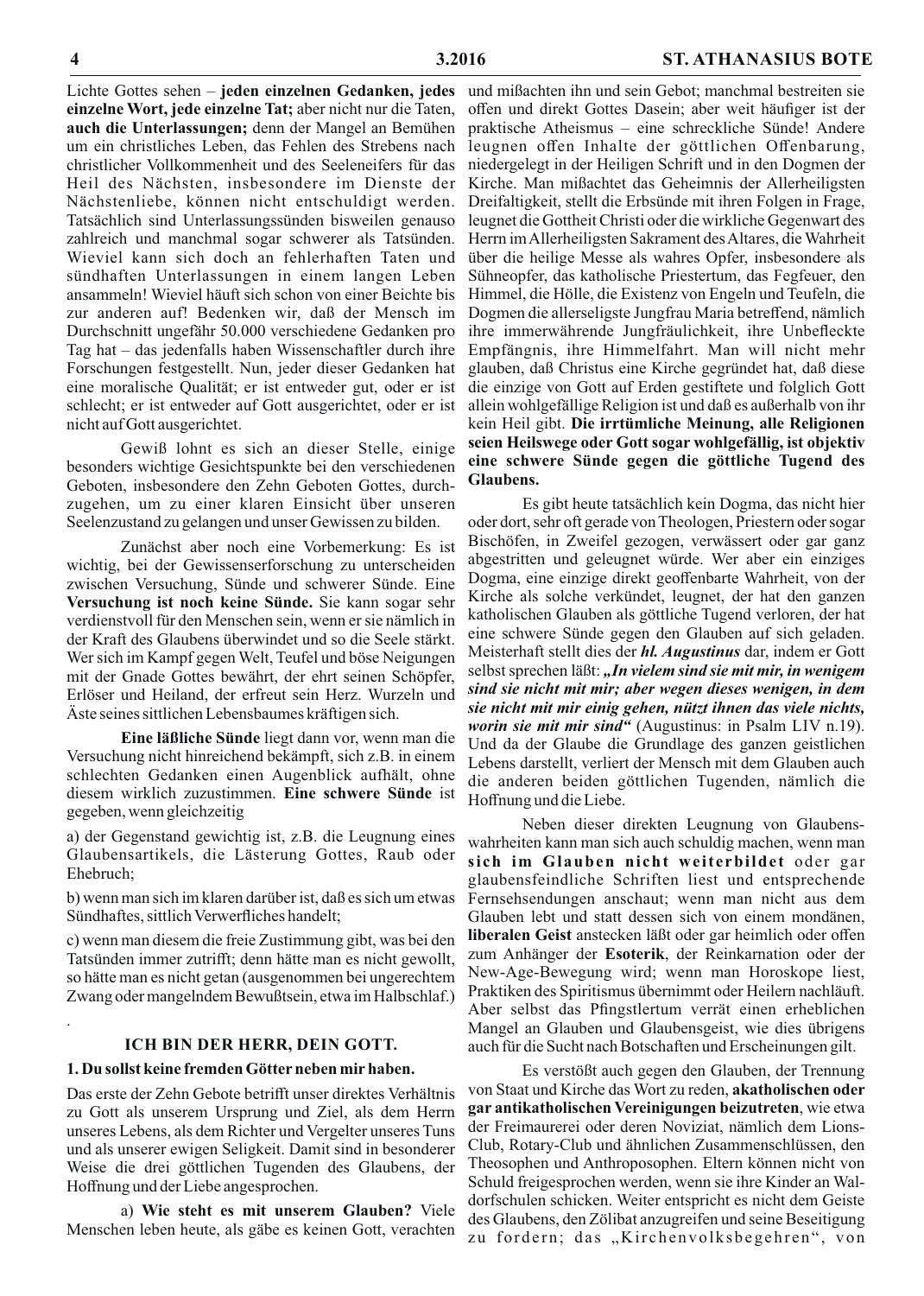aufrührerischen Elementen in Gang gesetzt, zu unterschreiben; dem Frauenpriestertum das Wort zu reden oder die Mischehe zu befürworten, die ein großes Übel ist.

Hat man einmal die Gefahr der Handkommunion begriffen, dann können Priester diese nicht mehr schuldlos spenden und Gläubige sie nicht mehr empfangen.

Eines Sakrilegs macht sich schuldig, wer die hl. Kommunion empfängt, ohne im Stande der Gnade zu stehen; dies ist meist der Fall, wenn man schon lange Zeit nicht mehr zur persönlichen sakramentalen Beichte hinzugetreten ist. Darüber hinaus verstößt derjenige gegen den Geist des Glaubens, welcher, mehr oder weniger, ganz andere Götter an die Stelle des wahren, lebendigen Gottes setzt, der angebetet werden will im Geist und in der Wahrheit, wie etwa die Technik, die Wissenschaft, den sogenannten Fortschritt, einen rein innerweltlichen Frieden oder schließlich die Verbrüderung aller Menschen ohne Rücksicht auf ihre Religion oder ihre moralische Verfassung.

Die Verleugnung des Glaubens aus Menschenfurcht kann bis zur schweren Verfehlung gehen. Ein Christentum ohne Bekennermut und Kampfesgeist, das die Waffen gestreckt hat, entehrt seinen göttlichen Stifter.

b) Gegen die göttliche Tugend der Hoffnung kann man in zweifacher Weise verstoßen: Zunächst dadurch, daß man vermessen auf das Heil hofft. Vermessen heißt, das Heil zu erhoffen, ohne die notwendigen Anstrengungen dafür zu unternehmen, es wirklich zu erlangen, ohne die Mittel zu ergreifen und die Wege zu beschreiten, die dazu führen. Diese Sünde ist in der heutigen Zeit der Allerlösungslehre einiger Theologen und des allgemeinen Heilsoptimismus sehr verbreitet; man läßt sich blenden von dem Faschingsschlager: "Wir kommen alle, alle, alle in den Himmel." Man verschiebt leichtsinnig Beichte und Bekehrung oder gibt sich mit Bußandachten zufrieden, welche die sakramentale Lossprechung nicht gewähren. Man hat jetzt keine Zeit zum Gebet und Sakramentenempfang – man verschiebt dies auf das Alter, wo man ohne solche Übungen ehedem nicht wüßte, wie man seine Zeit durchbrächte. Man kann diese Sünde oder Gelegenheit zu ihr jetzt nicht aufgeben, z.B. das Konkubinat; man kommt ohne diese unerlaubten Gewinne nicht durch; oder man sagt sich, dies sei ja nur noch eine Sünde mehr; wenn man eines Tages beichte, so habe man sowieso alles zu beichten. Solche Menschen denken nicht an das Wort in der Bergpredigt vom steilen Weg und der engen Pforte, sie vergessen, daß es die Gnade aller Gnaden ist, im Augenblicke des Todes im Gnadenstand zu stehen. Für diese Gnade muß man sich durch ein christliches Leben würdig erweisen.

Ein überaus großes Übel unserer Tage erscheint in der vermessenen Auffassung, alles sei machbar; folglich bedürfe es weder des Gebetes um günstige Witterung (wir haben ja den Kunstdünger), noch um Abwendung von Blitz, Ungewitter und Seuchen (wozu gibt es auch Blitzableiter, Hagelversicherung und das moderne Gesundheitswesen!), noch um eine gute Reise (dafür garantieren Unfall- und Lebensversicherung), noch um Gnade und Erbarmen oder Hilfe vom Himmel her: Mit der modernen Technik und der Medizin, mit Massenkommunikationsmitteln und Internet schaffen wir schon das Paradies auf Erden, wir schaffen es aus eigener Kraft. Gott ist weit weg, er möge uns in Ruhe lassen, wir stören ihn auch nicht; außerdem sind wir alle schuld- und makellos, ohne Erbsünde und ihre Folgen. Unterwerfung unter Gottes Vorsehung, Hoffen auf seine Hilfe, Vertrauen in seine Güte - das war vielleicht früher einmal und findet sich heute noch als Relikt bei den Schwachen.

Kurzum: Der Mensch will nicht mehr von Gott abhängig, sondern sein eigener Herr sein. "Ihr werdet sein wie Gott".

Neben dieser Sünde der Vermessenheit tritt die Sünde der Verzweiflung am Heil in ihren verschiedenen Spielarten auf. Man sagt: Es nützt alles nichts, ich werde diese oder jene Sünde nie überwinden können, also gebe ich den Sakramentenempfang und die religiöse Praxis ganz auf.

Solche Menschen verzweifeln am Heil, obwohl Gott das Heil aller Menschen will – weit mehr, als wir es selber wollen – und unser Herr Jesus Christus, aus Liebe zu uns am Kreuz gestorben, mit seinen Heilsmitteln, nämlich seinem heiligen Opfer, den Sakramenten und dem Gebet uns die Tür zum Himmel immer offen hält. Gegen das Vertrauen auf Gott sündigt auch, wer sich unnützen, übertriebenen Sorgen hingibt. Christliche Eltern nehmen ein weiteres Kind im Vertrauen auf Gottes Vorsehung an.

c) Wie steht es mit der göttlichen Tugend der Liebe, die weit mehr ist als ein rein menschliches Gefühl? Ist sie glühend, frisch, stark? Sehen wir Gott wirklich als unser höchstes Gut an, das himmelhoch hinausragt über Vater und Mutter, Frau und Kinder, Brüder und Schwestern, über Hab und Gut, über Geschäft und Beruf, eben über alle Güter und Schätze dieser Welt? Geht uns Gott über alles? Würden wir jene Prüfung, die Gott dem Abraham zugemutet hat, nämlich seinen eigenen Sohn zu opfern, bestehen? Um Gottes willen muß der Mensch bereit sein, alles dahinzugehen, auch das eigene Leben, wie es die Märtyrer getan haben, die das zeitliche Leben gering achteten, um im Bekenntnis des Glaubens in ihrem eigenen Blute gekrönt zu werden.

Bisweilen kommen Menschen in den Beichtstuhl, die sich anklagen, sie hätten das eine Mal unandächtig gebetet, ein anderes Mal sich einer Notlüge schuldig gemacht und dann eine kleine Sünde gegen die Nächstenliebe begangen. Natürlich handelt es sich dabei um ein moralisches Versagen, dessen man sich anzuklagen hat; aber als Beichtvater sieht man sich hier eher einer Routineanklage gegenüber, die am Wesentlichen vorbeigeht: Wie steht es im Tiefsten meiner Seele, meines Herzens, meines Lebens mit meinem Verhältnis zu Gott? Ist er wirklich das höchste Gut meines ganzen Daseins, lebe ich auf ihn hin und aus seiner Vorsehung heraus, oder murre ich gegen diese und lehne mich gegen mein Kreuz auf? Mit einem Wort: Nehme ich meine Taufversprechen ernst und erneuere ich sie von Zeit zu Zeit?

d) Beim ersten Gebot ist noch zu erwähnen die Tugend der Gottesverehrung. Der Christ muß den Geist der Anbetung in sich tragen, er muß in der Gegenwart Gottes wandeln und den Geist des Gebetes pflegen. Die eine oder andere Formel flüchtig herunterzusagen, das eine oder andere Lippengebet zu verrichten, wäre zu wenig; der Christ muß vielmehr ein Gebetsleben führen. Er muß selber zu einem lebendigen Gebete werden. Er steht am Morgen auf und bringt als erstes kniend seinem Schöpfer und Erlöser den neuen Tag dar. Er muß ständig die Vereinigung mit Gott, die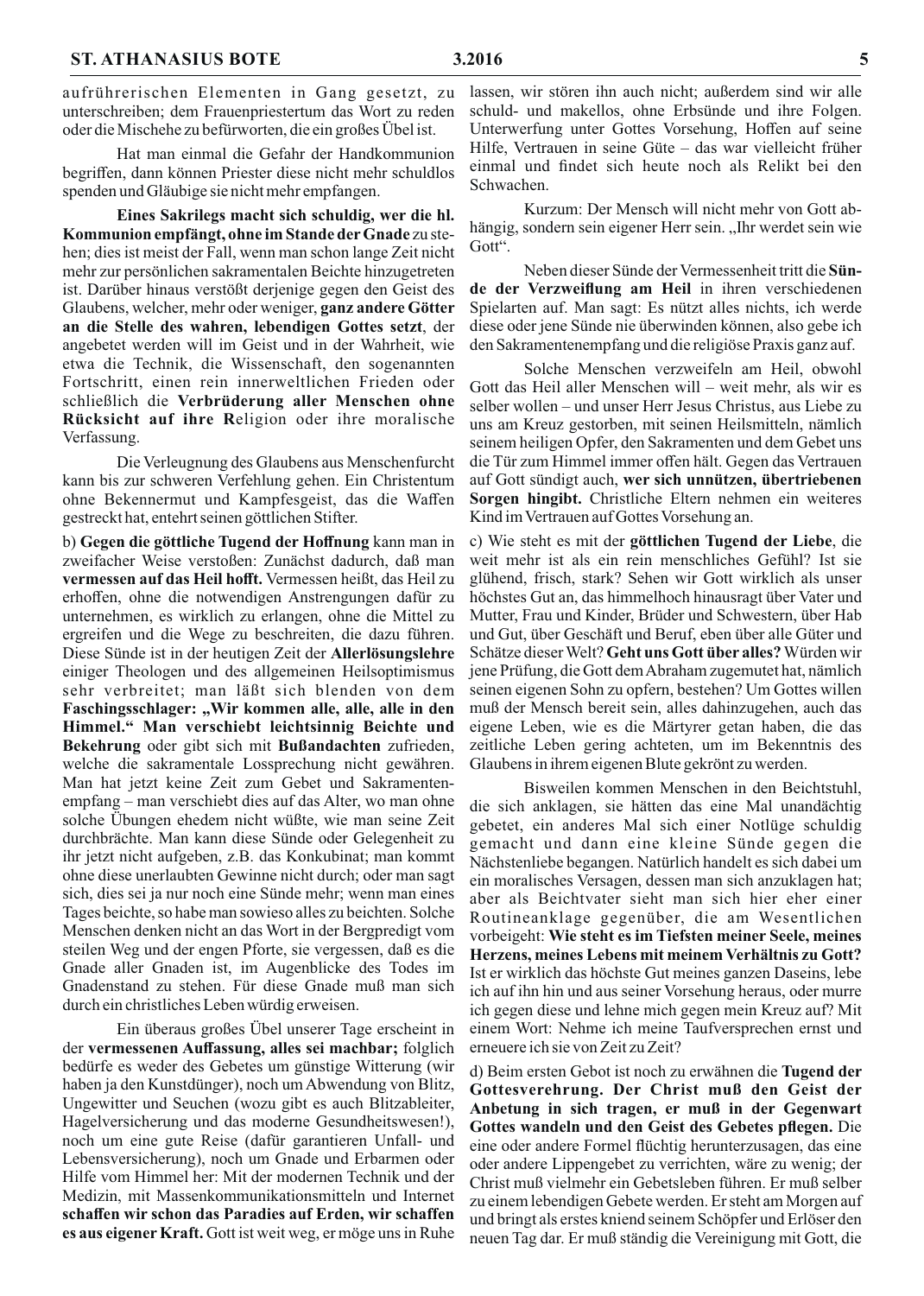Vereinigung mit dem gekreuzigten und auferstandenen Jesus suchen und sein Leben zu einem lebendigen Gottesdienst machen. Da er immerdar von den Folgen der Erbsünde und persönlicher Schuld bedrängt ist, muß er sich des Geistes des Opfers, der Selbstverleugnung und der Abtötung befleißigen.

## 2. Du sollst den Namen Gottes nicht verunehren.

Gehen wir über zum zweiten Gebot: Habe ich mich der Verunehrung des göttlichen Namens durch Lästerungen und Flüche schuldig gemacht? Die heutige Verhöhnung Jesu Christi, seiner hochheiligen Mutter und seiner Kirche auf Erden in Schrift, Bild und sogenannter Kunst ist eine schreckliche Gotteslästerung; täglich laden unzählige Menschen auf diesem Gebiet unzählige Sünden auf sich. Ebenso ist die Auflehnung gegen Gott und seine Ordnung in der Schöpfung und in seinem Erlösungswerk moralisch verwerflich; dazu zählen beispielsweise Feminismus und Emanzentum.

Dieses Gebot verbietet darüber hinaus den Meineid, hält dazu an, ein gemachtes Gelübde zu erfüllen und heilige Namen nicht zu mißbrauchen, insbesondere nicht gewohnheitsmäßig.

## 3. Gedenke, daß du den Sabbat heiligst.

Das dritte Gebot erlegt uns die Sonntagsruhe und die Sonntagsheiligung auf, deren Mißachtung die Muttergottes in La Salette bittere Tränen hat weinen lassen. Der Mensch soll von knechtlicher Arbeit abstehen, um nicht im Irdischen, im Materiellen, im Geschäft aufzugehen und so zu einem dem Tier ähnlichen Menschen zu werden (1 Kor 2,14); er soll die knechtliche Arbeit liegen lassen, um seinen Geist frei zu machen für Gott und für das Geistige. Aber nicht nur knechtliche Arbeit und Geschäft verbietet das Sonntagsgebot - auch der heutige Leistungssport und Gewalttouren mit dem Auto verstoßen gegen Buchstaben und Geist dieses Gebotes. Denn der Sonntag ist von Gott geschenkt dazu, neue Kräfte und neue Energie zu schöpfen für die Aufgaben der neuen Woche.

Wie sehr Gott die Entheiligung des Sonn- und Feiertags verabscheut und bestraft, zeigt das Buch Numeri. Während der Wüstenwanderung der Israeliten sammelte einer von ihnen an Sabbat Holz. Man brachte ihn vor Moses und Aaron. Diese ließen ihn ins Gefängnis bringen, weil sie nicht wußten, was mit ihm geschehen sollte. Der Herr aber sprach zu Moses: "Die ganze Gemeinde soll ihn steinigen." Man führte ihn also hinaus aus dem Lager und steinigte ihn.

Darüber hinaus macht es uns das Kirchen- und sogar das Naturgesetz zur Pflicht, Gott an diesem Tag den gebührenden Kult darzubringen. Der wahre Kult im Neuen Testament ist die hl. Messe. Darum verpflichtet die Kirche ihre Kinder unter Todsünde, an diesem Tag der hl. Messe beizuwohnen. Vom Meßbesuch an Sonn- und Feiertagen entschuldigt nur ein triftiger Grund, wie etwa Krankheit, die Pflege eines Kranken oder die Aufgabe einer Mutter, bei ihren kleinen Kindern zu Hause zu bleiben. Bei weiten Wegen ist man im Normalfall ab einer Wegstrecke von ungefähr einer Stunde Entfernung zur Kirche vom Meßbesuch entschuldigt. Natürlich besteht keine Pflicht, der neuen, mehr protestantischen als katholischen Liturgie beizuwohnen. Man hat aber alles daran zu setzen, am Sonntag, und zwar jeden Sonntag, in der nächstgelegenen Kapelle die überlieferte Liturgie der Kirche mitzufeiern.

In besonderer Weise soll der Sonntag geheiligt werden durch das Gebet, eine geistliche Lesung, die Weiterbildung im Glauben, durch das Zusammensein in der Familie. Darüber hinaus sind an diesem Tag besonders Dienste der Nächstenliebe angemessen, wie etwa Krankenbesuche oder die Sorge um Einsame, Verlassene, Alte. Am Sonntag in besonderer Weise die geistigen und leiblichen Werke der Barmherzigkeit zu üben, ist Gott überaus wohlgefällig.

Gedenken wir der alten christlichen Lebensnorm: Der Sonntag ist der Tag des Herrn, ruhe aus und bete gern, und des Sprichworts: Wie dein Sonntag, so dein Sterbetag.

## 4. Du sollst Vater und Mutter ehren, auf daß es dir wohlergehe und du lange lebest auf Erden.

Das vierte Gebot Gottes betrifft das Verhältnis der Kinder zu ihren Eltern. Es muß dieses affektiv und effektiv sein: Affektiv, d.h. daß wir die Eltern aus ganzem Herzen heraus ehren und lieben; effektiv, d.h. daß wir diese Ehre und Liebe in die Tat umsetzen, indem wir ihnen gehorchen, ihnen Dienste erweisen und insbesondere im Alter beistehen. Als Eltern im weiteren Sinn sind all jene zu nennen, die uns gegenüber eine geistige Vaterschaft innehaben, also unsere Lehrer, unsere Vorgesetzten im geistlichen und weltlichen Bereich, ebenso wie die Arbeitgeber. Eigensinn, Lieblosigkeit, Trotz ihnen gegenüber ist sündhaft, aber auch Selbstherrlichkeit und Verachtung der rechtmäßigen Autorität. Die Eltern gar zu mißhandeln oder ihnen den Tod zu wünschen, müßte man allemal als eine Todsünde ansehen. Beachten wir, daß dieses Gebot als erstes eine Verheißung in sich schließt!

Das vierte Gebot betrifft aber auch das Verhältnis der Eltern zu ihren Kindern. Die Eltern sind verpflichtet, sich um das geistige Wohl ihrer Kinder zu sorgen, die nicht ihr Eigentum sind, die ihnen Gott vielmehr anvertraut hat, damit sie sie in seiner Furcht auf ihr ewiges Heil hin erziehen. Folglich müssen sie die Kinder sobald wie möglich zur hl. Taufe tragen und sie firmen lassen, mit ihnen beten, sie vor der Pest des Fernsehens, vor schlechter Literatur und dekadenter Musik, wie etwa dem "Rock", schützen, sowie sie in entsprechende Schulen schicken, wo sie vor der intellektuellen, moralischen und religiösen Verderbnis bewahrt bleiben. Bestehen solche Schulen nicht, so haben die Eltern die Pflicht, nach Kräften zur Gründung solcher Schulen beizutragen und solche zu unterstützen. Arbeitgeber müssen ihren Arbeitern den gerechten Lohn zahlen und sich dazu um ihr geistiges Wohl kümmern, ihnen z.B. helfen in einer finanziellen Schwierigkeit oder ihnen in einer Prüfung ein ermunterndes Wort zukommen lassen. Andererseits müssen Arbeiter und Angestellte mit Pünktlichkeit die vereinbarte Leistung erbringen. Die Ehrfurcht vor Eltern und Vorgesetzten schließt auch die Liebe zu Volk und Vaterland, zu deren Schutz und Verteidigung ein.

## 5. Du sollst nicht töten.

Das fünfte Gebot betrifft unser Verhältnis zum Nächsten. Habe ich Zorn, Groll, Abneigung gegen andere Menschen in mir genährt, mit ihnen gestritten, sie geschlagen, verletzt oder ihnen anderweitig leiblich geschadet? Habe ich Haß und Rachsucht in mir aufkommen lassen, in Feindschaft gelebt, vielleicht sogar mit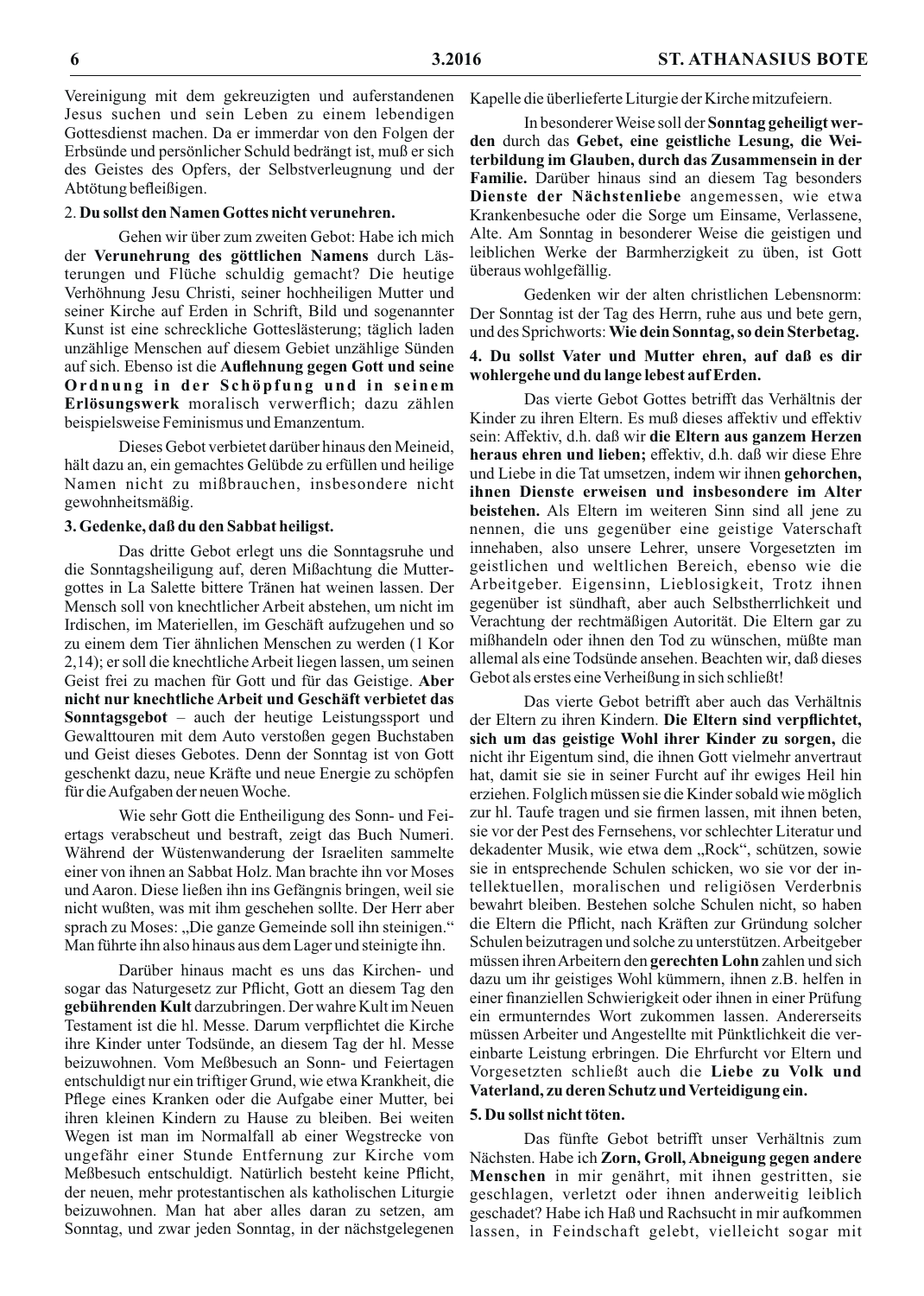anderen seelisch geschadet durch das schlechte Beispiel, durch Verführung, Gutheißen oder Loben des Bösen?

Christus hat uns aufgetragen, einander so zu lieben, wie er uns geliebt hat. Er ist in seiner demütigen Liebe bis zur Fußwaschung gegangen. Die christliche Vollkommenheit verlangt also von uns, den Nächsten so zu sehen, wie Gott ihn sieht, d.h. als eine unsterbliche Seele, der es Gutes zu tun gilt; bisweilen gehört dazu aber auch eine Ermahnung, vielleicht sogar eine Zurechtweisung.

Selbstverständlich muß angerichteter Schaden wieder gutgemacht werden, handle es sich dabei um materielle oder geistige Güter, wie etwa die Ehre des Nächsten, die durch das Aufdecken von verborgenen Fehlern oder durch Verleumdung verletzt worden ist.

Erwähnen wir noch einige besonders schwere Sünden gegen das fünfte Gebot: Der hl. Thomas von Aquin lehrt, der Selbstmord sei in sich selber ein schwereres Vergehen als der Mord an einem anderen Menschen, weil er noch mehr die Naturordnung verletzt, wobei freilich die Schuldfrage, gerade bei Seelenkrankheiten, auf dieser Welt nie adäquat beantwortet werden kann. Doch ist es wichtig, entsprechende Gedanken und Versuchungen mit aller Energie zu bekämpfen.

Ebenso unerlaubt ist es, einem Menschen aktive Sterbehilfe zu leisten, sei es auch auf sein Verlangen hin oder unter dem Vorwand, ihn vom Schmerz zu befreien. Derartige unsittliche Praktiken sind heute in verschiedenen Ländern, insbesondere in Holland, bereits gang und gäbe.

Ausdrücklich muß auf das Verbrechen der Abtreibung hingewiesen werden. Es ist nie und nimmer erlaubt, einen unschuldigen Menschen in den ersten Wochen oder Monaten seiner Existenz zu töten. Eine solche Tat zieht direkt Beteiligten nach sich.

Zu verurteilen ist auch die Feuerbestattung, die immer üblicher wird. Welche Gewalttat für den Leib, auch wenn die Seele ihn schon verlassen hat! Welche Nähe zu jenen, welche die leibliche Auferstehung leugnen!

Fortsetzung im nächsten St. A.B.

#### \*\*\*

## Die Verhütung zerstört die Liebe!

von David Prentis (Quelle: Medizin & Ideologie 03/15,

S. 43-45., Kürzungen durch die Red.)

Der folgende Textpassus ist ein Auszug aus einem umfangreichen Artikel des Verfassers unter dem Titel: "Der Einfluß der Verhütung bzw. der natürlichen Empfängnisregelung (NER) auf die Gesellschaft". Der gesamte Artikel wird demnächst in der Neuauflage des von Prof. Dr. Roland Süßmuth herausgegebenen Werks "Empfängnisverhütung" erscheinen. Zum Verfasser, der mit seiner Familie in Prag lebt, siehe die Homepage: www.lpp.cz

#### **NER Familien**

Es ist zu beobachten, daß Eheleute, die die NER (Natürliche Empfängnisregelung) praktizieren, in der Regel mehr Kinder haben als andere. Es liegt nicht daran,

Geschwistern oder mit nahen Verwandten? Habe ich daß die NER unzuverlässig ist. Die sympto-thermale Methode (STM) hat die gleiche Zuverlässigkeit wie die Pille, wie Studien wiederholt beweisen. (Z. B. Frank-Hermann, P.et al. The effectiveness of a fertility awareness based method to avoid pregnancy in relation to a couple's sexual behaviour during the fertile time: a prospective longitudinal study, Human Reproduction, May 2007: 22.  $1310 - 1319.$ 

> Die Studie vom Ehepaar Rhomberg bei Ehepaaren in Österreich, Deutschland, der Schweiz und Südtirol, die die NER nach Rötzer praktizieren, zeigt, daß diese Ehepaare durchschnittlich drei Kinder haben, etwa das Doppelte des Durchschnitts in diesen Ländern. (Rhomberg W., Rhomberg) M., Weissenbach H. Neue Aspekte der Natürlichen Empfängnisregelung. Eine Umfrage zur sympto-thermalen Methode. Medizin und Ideologie 2/2010, www.familie.kirchen.net

> Die 15 Ehepaarlehrer der Ehepaarliga in Tschechien haben zur Zeit insgesamt 63 Kinder, also durchschnittlich 4,2 Kinder pro Familie, wobei vorauszusetzen ist, daß nicht alle diese Familien bereits komplett sind.

Man hat also gute Gründe, anzunehmen, daß, wenn die NER von einer Mehrheit der Bevölkerung praktiziert würde, es eine gesunde Geburtsrate und keinen demographischen Winter gäbe. (...) Es bestand die Erwartung, daß die Erscheinung der Pille, die den unbegrenzten Ausdruck der Liebe in der ehelichen Vereinigung ermöglichte, zu glücklicheren Ehen ohne Angst vor ungeplanten Schwangerschaften führen würde. Nicht nur ist diese Erwartung nicht erfüllt worden, sondern im Gegenteil: Die Ehen sind weniger stabil geworden, was von den Scheidungsstatistiken z.B. in Deutschland zu ersehen ist. (Bevölkerung und Erwerbstätigkeit – Statistik der darüber hinaus die Exkommunikation für die Frau und alle rechtskräftigen Beschlüsse in Eheauflösungssachen (Scheidungsstatistik) 2012, Statistisches Bundesamt, Wiesbaden 2013, www.destatis.de. Die Quelle enthält Zahlen für das Jahr 1950 und jedes Jahr von 1955 bis 2012).

> Dieser Auszug aus der Scheidungsstatistik zeigt, daß die jährliche Zahl der Scheidungen bis zu 1960 (vor der Einführung der Pille) von rund 73.000 auf etwa 200.000 in der Gegenwart gestiegen ist, wobei die Zahl der Eheschließungen von fast 700.000 auf weniger als 400.000 gesunken ist. In den 50-er Jahren war die Zahl der Scheidungen etwa 12% der Zahl der Eheschließungen; in der Gegenwart macht die Zahl der Scheidungen etwa 50% der Zahl der Eheschließungen aus. Also wird etwa die Hälfte der Ehen in der gegenwärtigen Zeit geschieden.

> Die oben zitierte Rhomberg-Studie aber gibt eine Scheidungsrate von 3% an! Also sind Ehen, in denen die Eheleute die NER praktizieren, wesentlich stabiler, als bei der allgemeinen Bevölkerung.

#### Die Liebe gehört zur Ehe

Wenn heutzutage zwei Leute heiraten, ist der Grund dafür meistens, daß sie sich lieben und ihr Leben bis zum Tode gemeinsam verbringen wollen. Die Stabilität der Ehe hängt von der Dauerhaftigkeit der Liebe ab. Solange sich die Ehepartner lieben, denken sie nicht an Scheidung. Das geschieht nur, wenn die Liebe nicht mehr da ist, wenn sie stirbt. Was ist die Liebe? Ein schönes Gefühl? Daß man gerne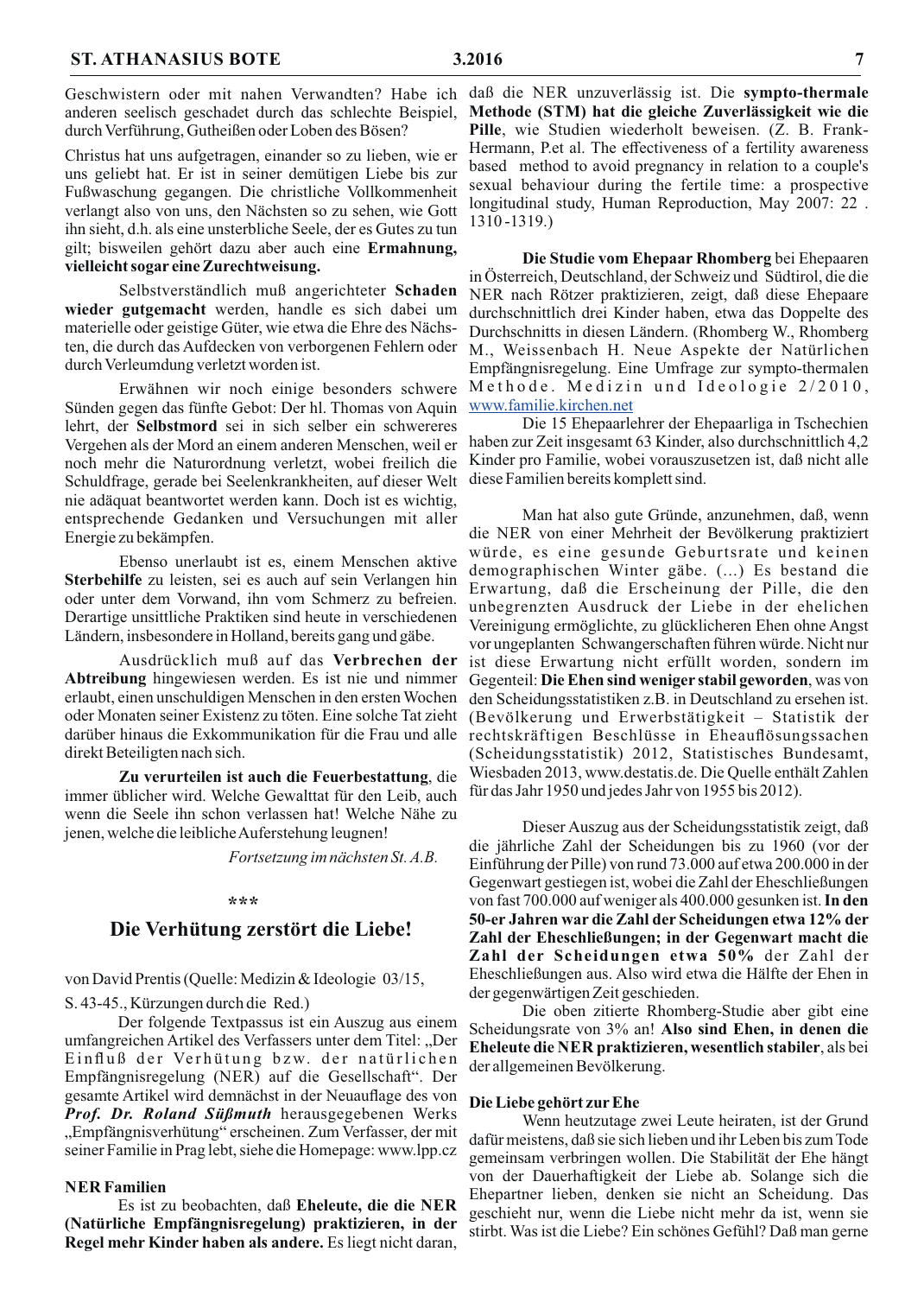mit dem Anderen zusammen ist? Das schon, aber das ist nur der Anfang, wenn die Liebe echt ist. Der Alltag in der Ehe setzt ein  $-$  da ist man mal müde, unvernünftig, irritiert, krank ... die Ehepartner müssen mit solchen Ereignissen zu Recht kommen; es ist nicht immer einfach. Aber Eheleute haben etwas, was sie zusammenhält, was andere nicht haben: den ehelichen Akt. Dieser Akt hat nicht nur die Funktion, Kinder zu zeugen, sondern auch die der Vereinigung der Eheleute – er zementiert die Beziehung. Das haben die Menschen zwar schon immer gewußt, aber inzwischen bestätigen diese Wahrheit auch Wissenschaftler.

Die Liebe ist mehr als ein schönes Gefühl. Es gehört zu ihrem Wesen, daß sie sich schenkt oder sogar aufopfert, wie eine Mutter für ihr Kind oder ein Soldat für sein Vaterland. Im ehelichen Akt schenken sich die Eheleute einander ganz. Eine Liebe mit Vorbehalten, mit Bedingungen, ist keine echte Liebe. Natürlich wird der eheliche Akt im Alltag der Ehe nicht immer so vollkommen sein. Die Eheleute sind vielleicht müde, fühlen sich nicht ganz wohl, sind unfähig, Probleme des Tages zu vergessen, ... Trotzdem gelingt es manchmal doch: sie sind ausgeruht, konnten sämtlichen Kummer hinter sich lassen und schenken sich einander ohne Vorbehalt! Das ist dann die echte Liebe. Und die natürliche Frucht dieser Liebe ist-ein Kind. Die Eheleute haben dieses neue Wesen nicht selber entworfen; sie wissen nicht einmal, ob es ein Junge oder ein Mädchen ist. Es ist ein Geschenk, in seiner Natur eine Überraschung. Es wird viel Arbeit verlangen, bringt aber auch viel Freude. Wenn aber die Eheleute verhüten, ist die Situation ganz anders. Sie sagen zwar mit ihrer Körpersprache: "Ich gebe mich dir ganz", aber im Kopf sagen sie: "Ich gebe mich dir zwar, aber ohne meine Fruchtbarkeit; und deine Fruchtbarkeit will ich auch nicht." Ist das ein Akt der Liebe, der ausdrücklich die mögliche Frucht der Liebe ausschließt? Keineswegs.

Ein Akt, dessen Natur darin besteht, die Liebe auszudrücken, der jedoch die natürliche Frucht dieser Liebe ausdrücklich verhindern will, ist ein Betrug, eine Lüge. Daran denken die Akteure wohl nicht. Der Gedankenvorgang bleibt im Unterbewußtsein. Sie wollen die Freude des Aktes genießen, aber gleichzeitig keine Komplikation durch die Empfängnis eines Kindes. Dafür sind sie bereit, mit dem Akt zu manipulieren, um dieses Ziel zu erreichen. Aber ein Akt der Hingabe, der gleichzeitig ein Akt der Ablehnung ist, ist nicht echt. Er ist kein Ausdruck der Liebe. Als Vergleich könnte man sich vorstellen, daß ein Mann seine Frau küßt und anschließend ins Gesicht schlägt. Ein solches unsinniges und liebloses Verhalten würde jeder verurteilen. Beim verhüteten ehelichen Akt geschieht wesentlich das Gleiche, natürlich aber unbewußt. Das verhütete Eheleben stört die Liebe; auf jeden Fall wird die Ehe dadurch belastet. In manchen Fällen stirbt die Liebe, und die Ehe scheitert. Die hohe Zahl der Ehescheidungen ist die Frucht der "verhüteten" Ehen.

Lassen Sie uns noch die Stellungnahmen zweier Päpste hinzufügen: Papst Paul VI. erlitt Spott und Verachtung, weil er entschied: Empfängnisverhütung ist gegen Gottes Gebot. Wie sehr er recht hatte, zeigt der obige Beitrag. Verhütung schwächt die eheliche Liebe. Erlischt die heiligmachende Gnade die Gottesliebe durch die Sünde, wird auch die natürliche Liebe beschädigt.

**Papst Pius XII.** hat die Zeitwahl in der Ehe unter

gewissen Bedingungen für erlaubt erklärt und hier auch die Wissenschaft zu weiterer Forschung ermuntert, wie dies nicht zuletzt durch die Verdienste von Dr. Josef Rötzer geschehen ist. Voraussetzung sind dafür nach Pius XII. schwerwiegende Gründe (z.B.die Gesundheit der Frau), und nicht Bequemlichkeit und mangelnde Opferbereitschaft. Die Red.

## Marxismus-Freimaurerei Neue Weltordnung-Fatima von Inge M. Thürkauf

Geht es immer noch um in Europa, das Gespenst des Kommunismus? Ist sie weiterhin lebendig, die Lehre des schon zu Lebzeiten zum Mythos erkorenen revolutionären "Denkers" Karl Marx, weil sie, im Sinne Lenins "allmächtig [ist], weil sie wahr ist"? (1) Oder wurde nicht vielmehr bei der großen Wende 1989, in der - wie es heißt -"Weltgeschichte geschrieben" wurde, der definitive Schlußpunkt unter diese "Wahrheit" gesetzt? Die Realität zeigt uns ein gegenteiliges Bild. Vielmehr hat man den Eindruck, daß der vom Marxismus anvisierte Feind dabei ist unterzugehen: das Christentum und sein ganzes Wertesystem.

#### Die finsteren Seiten des Karl Marx

Der 2011 verstorbene tschechische Dramaturg und Menschenrechtler, Vaclav Havel, einer der führenden Regimekritiker während der kommunistischen Herrschaft,



nimmt in seiner Ansprache, die er als Schriftsteller dem "Wort" gewidmet hat den Gründervater Karl Marx in den Fokus, wenn er fragt: "Wie eigentlich war das Wort Marx? Hat es Licht auf eine... verborgene Ebene gesellschaftlicher Mechanismen geworfen,

oder war es nur der Urkeim aller späteren schrecklichen Gulags?", und er fügt hinzu: "Ich weiß es nicht, am ehesten wohl beides zugleich." (2) Licht ist allerdings ein Begriff, der gerade bei Marx schwer zu finden ist.

Nach allgemeiner Auffassung hat Marx in seinen frühen Jahren humanistisches Gedankengut vertreten. Er verfocht die Ansicht, der Kapitalismus sei schuld am Elend und der Armut der Massen. Wäre das korrupte System Kapitalismus einmal beseitigt, so würde sich nach einer Übergangszeit der "Diktatur des Proletariats" schon eine Gesellschaft herausbilden, in der jeder seinen Fähigkeiten entsprechend in einer Kommune arbeiten und nach seinen Bedürfnissen entlohnt werden würde. Seine Überlegung war, dass es kein Privateigentum geben und der gesamte Besitz allen gemeinsam gehören soll. Daher die staatliche Wirtschaftsplanung. Außerdem gäbe es keinen Staat, der über den Einzelnen herrsche, keine Kriege, keine Revolutionen - nur eine anhaltende, allgemeine Bruderschaft, m. a. W. das Paradies auf Erden. Die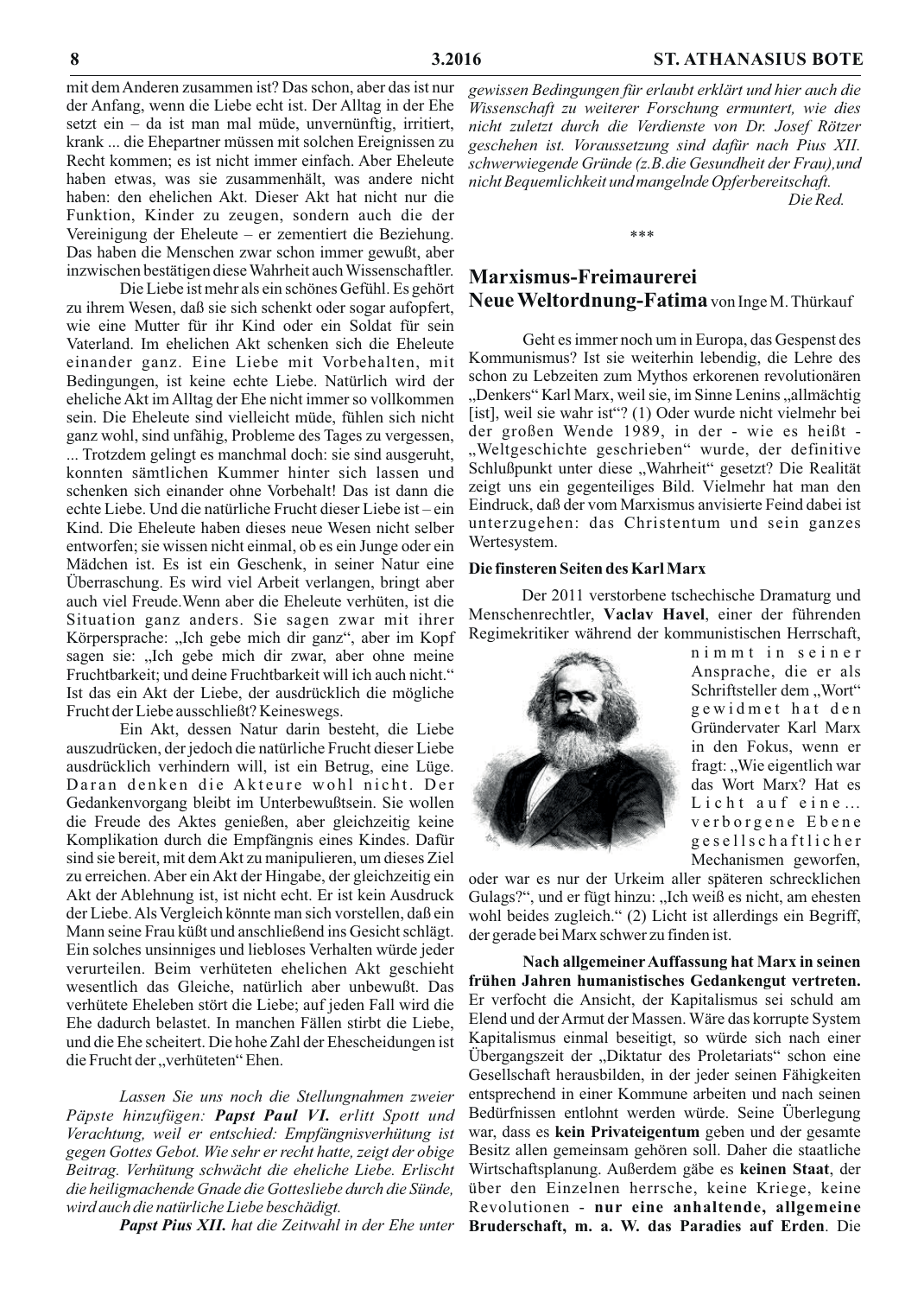Erfahrung zeigt uns jedoch, dass diese Planung nicht aufgegangen ist. Bekanntlich haben all jene, die irgendwann einmal versucht haben, aus der Erde ein Paradies zu machen, sie in eine Hölle verwandelt.

#### Marx, der Proletarier?

Was das von Marx beklagte "Elend und die Armut der Massen", sowie seine Forderung nach Abschaffung von Privateigentum betrifft, so ist bekannt, daß er selbst einen großbürgerlichen Lebensstil pflegte. Die Korrespondenz mit seinem Vater gibt Zeugnis von der Verschwendung großer Geldsummen für kostspielige Neigungen wie Rauchen und Trinken. Sie waren Anlaß zu fortwährenden Auseinandersetzungen zwischen Vater und Sohn. Der Slogan "kommunistisch reden und kapitalistisch handeln" kann ohne Skrupel auf Marx selbst angewendet werden. Seine Nachfolgebonzen haben auch in dieser Beziehung an ihm ein Beispiel genommen. Die "Jahre bitterer, drückendster Not", (3)wie die Legende über sein Leben kolportiert, überließ er seiner Frau und seinen Kindern. Nicht einmal aus Liebe zu seiner Familie hatte er versucht, sich um einen Broterwerb zu bemühen. Daß sein bürgerlicher Lebensstandard, an dem er auch seine Frau gelegentlich teilnehmen ließ, trotzdem haushoch über dem der Proletarier lag, zeigt die Einladung zu einem Ball, zu dem er und seine Frau in London ihre Freunde gebeten hatten. Zur Unterhaltung der Gäste spielte ein Orchester, und Bedienstete sorgten für deren Wohl. (4) Was seine finanzielle Situation im Allgemeinen betraf, so lebte er zumeist von den Zuwendungen Friedrich Engels, der vermögend war. Es geht auch die Rede um, er wäre von Rothschild unterstützt worden. Die Beweise hierfür sind jedoch widersprüchlich. Vieles, nicht nur seine Finanzen, wird bei Marx einfach ausgeblendet, auch sein Rassismus und Chauvinismus, sein Antisemitismus, **Terrorismus und Totalitarismus.** 

Sicher ist, daß mit dem Marxismus sich eine Weltbewegung gebildet hat, die von 1917 bis 1991 annähernd 100 Millionen Menschenleben eliminierte. Und es stellt sich die Frage, wie es möglich war, dass sich der Kommunismus gleich nach seiner Gründung 1917 als Terrorregime mit blutiger Gewalt durchzusetzen vermochte? Alexander Solschenizyn gibt die Antwort in seinen "Drei Reden an die Amerikaner" mit erschütternder Deutlichkeit: es war das System, das den Genozid der Bauernschaft einführte: "Fünfzehn Millionen Bauern wurden in den Tod geschleppt. Es war das System, das die Leibeigenschaft, das sogenannte ,Paßregime' einführte. Es war das System, das in der Ukraine in der Friedenszeit künstlich eine Hungersnot erzeugte. Sechs Millionen Menschen verhungerten im Jahre 1932/33 in der Ukraine, am Rande Europas! In Europa starben sie, und Europa merkte es nicht und die Welt hat es nicht bemerkt. Sechs Millionen Menschen!" (5)

## Der "Neue Mensch" und die Revolution

Gesellschaftliche Umwälzungen kommen nicht von ungefähr, sie haben ihre Vorboten. Die Schreckensherrschaft der Französischen Revolution Ende des 18. Jahrhunderts, wo Zehntausende terrorisiert, ermordet, guillotiniert wurden, nicht zu vergessen der Genozid an der Bevölkerung der Vendee, bei dem über ein Drittel der Bewohner ums Leben kamen, hat sozusagen das Vorgehen der Bolschewiken vorweggenommen.

Durch Robespierre wurde der Weg vorbereitet, der später mit Lenin und Stalin zum kommunistischen Terror geführt hat. Die Erklärung Robespierres vor dem Konvent macht dies deutlich, wenn er sagt, dass es nicht darum gehe, die Feinde des Vaterlandes zu bestrafen, "sondern **darum sie zu vernichten".** (6) Wir werden bei Marx und später auch bei Lenin diesen Begriff "vernichten" wiederholt antreffen.

Der französische Historiker François Furet (1927-1997) kommt zur Schlussfolgerung, dass Menschen durch die vergangene Geschichte pervertiert wurden, und die Revolution, die als totale Innovation auftrat, durch den Terror einen neuen Menschen geschaffen habe. (7) Diese Feststellung deckt sich mit der Grundannahme von Marx und Engels, dass die sogenannt "bürgerliche" Revolution von 1789 sich auf höherer Ebene wiederholen müsse: als proletarische und damit als letzte aller Revolutionen. Der Terror der Jakobiner hielt Marx geradezu für beispielhaft. Revolutionäre Maßnahmen werden als Übergangszeit, gewissermaßen als Inkubationszeit verstanden, um den Neuen Menschen formen zu können. Der "Neue Mensch" war das Heilsziel der Revolutionäre sowohl der Französischen wie der Russischen Revolution. Was wir heute im 21. Jahrhundert erleben ist eine Revolution anderer Art. Sie ist schleichend, heimlich, vordergründig "sanft" und nennt sich Gender Mainstreaming. Das Ziel ist dasselbe: die totalitäre Vereinnahmung des Menschen, in diesem Fall durch die sexuelle Umerziehung der Kinder in ihrer Frühphase. (Siehe Kapitel "Umgestaltung der Gesellschaft")

#### Der lange Atem der Revolutionäre

Es ist befremdlich, daß uns noch heute der Name Karl Marx in Benennungen von Plätzen und Straßen begegnet, die alle die sogenannte "Wende" 1989 (zweihundert Jahre nach der Französischen Revolution) sicher überstanden haben. Auf dem Rathausturm in Köln z. B. steht als 78. Figur der in Stein gehauene Marx – eine Spende der SPD. "Marx wird als Gott gehandelt", schreibt der deutsche Schriftsteller Volker Pilgrim, und "ein Gott darf nicht angeklagt, nicht gerichtet, am wenigsten aufgrund von Indizien verurteilt werden." (8) Offensichtlich hat sich der Revolutionär gut konserviert, ebenso sein Mythos, zu dem er schon zu Lebzeiten geworden ist.

Im Grunde jedoch waren Marx und Engels in Eigenregie die Begründer der Verehrung des "Abgotts"(9), wie der sozialistische Zionist Moses Heß den "großen Führer" Marx nannte. Marx neigte zur Selbstanbetung und gab seinem Freund Engels zu verstehen, dass es aufs "Lärmmachen" ankomme, damit sein Name und sein Lebenswerk Verbreitung finde. (10) (Eine in der heutigen Medienwelt leicht durchführbare Praxis.) Dieses "Lärmmachen" hat bewirkt, in Marx ein Genie, einen großen Denker zu sehen, vor dem man vor Bewunderung erstarren sollte. Außerdem war Marx' Lieblingstochter Eleonor am Ausbau der Vergötterung ihres Vaters beteiligt und scheint seine Heiligenverehrung mit System betrieben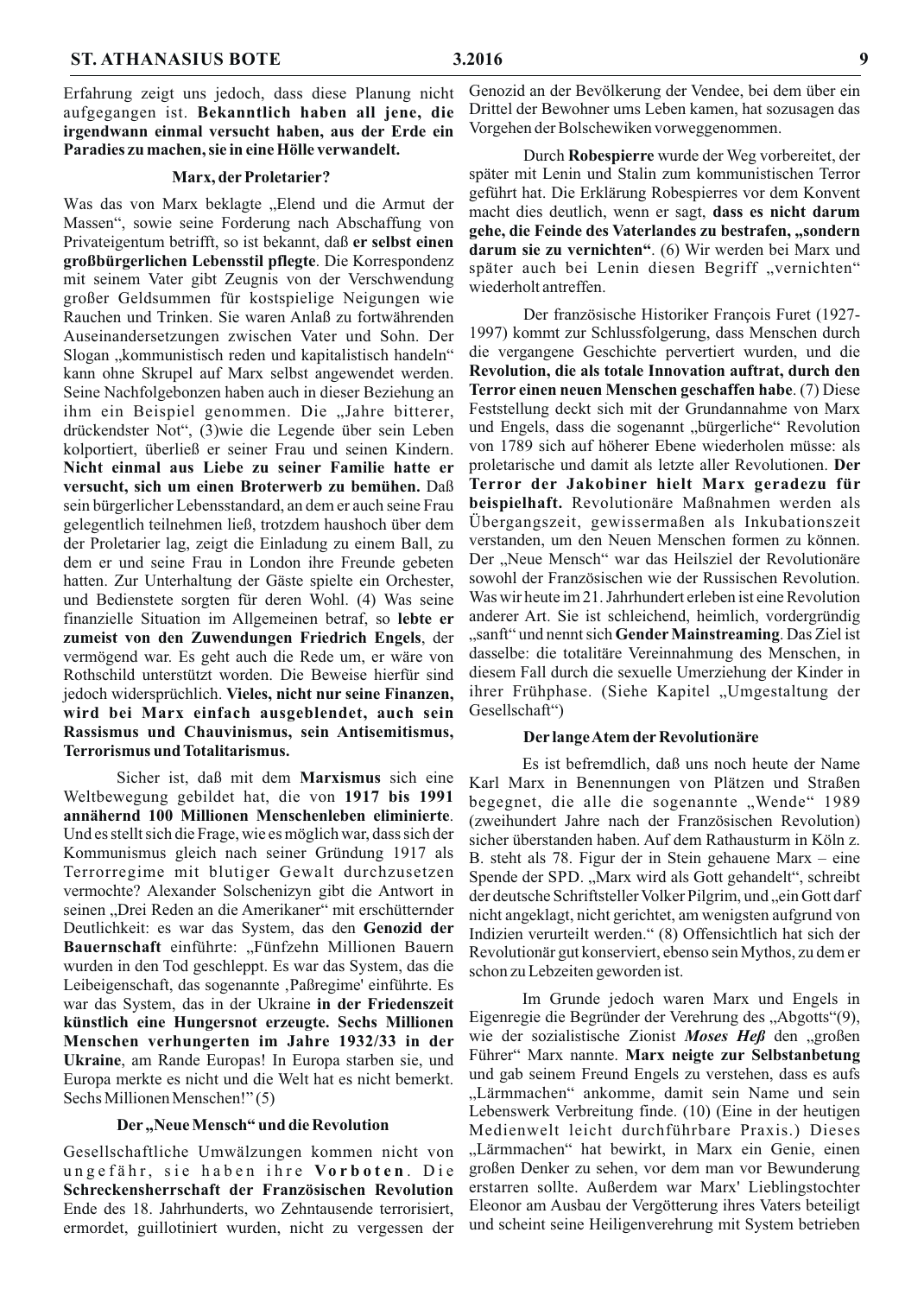aus ihm machen wollte.

## "Der Vorhang war gefallen, mein Allerheiligstes zerrissen..."

Die frühesten überlieferten Zeugnisse des Denkens von Karl Marx sind die beiden Abituraufsätze (1835) in Deutsch und in Religion. Im Religionsaufsatz lesen wir sein erstaunliches Bekenntnis zu Christus: Nur in ihm würden wir eine Freudigkeit erfahren, die das Leben schöner gestalte, und die nur das unbefangene, kindliche, mit Christo verbundene Gemütkenne. (11)

Im deutschen Abituraufsatz entdecken wir ähnliche Auffassungen, jedoch mit einer eigenartigen Wendung., "Die Religion selber lehrt uns, dass das Ideal, dem alle nachstreben (also Jesus), sich für die Menschheit geopfert habe, und wer wagt solche Ansprüche zu vernichten?" (12) Hier begegnet uns den in diesem Zusammenhang seltsamen Begriff "vernichten", er findet sich in diesem Aufsatz sechsmal. Auch später machte er häufig davon Gebrauch, so dass er sich schon als junger Mann den Spitznamen "Vernichter" zuzieht.

Sogar in seinem religiös sicher unverdächtigen Hauptwerk "Das Kapital", das sich inhaltlich mit der politischen Ökonomie beschäftigt, schreibt der Atheist Marx gänzlich zusammenhangslos den frommen Satz: "Das Christentum ... ist die geeignetste Form der Religion".  $(13)$ 

anderer Marx herauszubilden. 1837 verfasste er rund 150 Gedichte, die in ihrer platten Trivialität erschreckend sind. Gedanken, die darin zum Ausdruck kommen, geben ein beklemmendes Charakterbild. In einem dieser Gedichte schreibt er: "Ich möchte mich an dem Einen rächen, der *dort oben herrscht*" (14), und in einem andern mit dem Titel: "Des Verzweifelten Gebet" (15) heißt es: "Einen Thron will ich mir auferbauen, kalt und riesig soll sein Gipfel sein, sein Bollwerk sei ihm übermenschlich Grauen, und sein Marschall sei die düst're Pein!" Er sah sich selbst als gottähnliche Wesen und war überzeugt, daß das höchste Gebet des Menschen das für seine eigene Größe ist.

Was ist in der kurzen Zeit von ungefähr zwei Jahren in seinem Leben geschehen? Wie kam es, daß er sich in solche Namensverdrehungen wirksam. In diesem Drama tausend Teufeln besessen - und wird sein Genosse. schleudert Marx die ganze Menschheit in die Verdammnis. Die auftretenden Figuren darin sind satanisch, korrupt und verflucht. $(16)$ 

Sozialismus, er bekämpfte ihn sogar. "Auf Versuche, mit grauenhaft...zu ersehen, welche durch und durch zerfressene

zu haben. Marx selbst gibt unverhohlen zu, dass sie ein Idol den Massen kommunistische Ideen durchzuführen, kann man, sobald sie gefährlich werden, mit Kanonen antworten....", schreibt er. (17) Sein Ziel ist einzig und allein, die Massen zu zerstören und sich an ihrer Zerstörung zu freuen. "Mit Verachtung werf' ich der Welt den Fehdehandschuh voll ins Gesicht, und beobachte den Zusammenbruch dieses Zwergriesen, dessen Fall meinen Hass nicht ersticken wird. Dann wand're ich gottgleich und siegreich durch die Trümmer der Welt, und indem ich meinen Worten tätige Macht verleihe, fühle ich mich dem Schöpfer gleich". (18) Trotz seiner Jugend, er war 19 Jahre alt, stand das Programm seines Lebens fest: die Welt ins Verderben bringen, sie mit Entsetzen erfüllen und sich einen Thron errichten. Als Marx zusammen mit Bruno Bauer und Ludwig Feuerbach eine theologisch-philosophische Zeitschrift gründeten, fasste sein Freund Georg Jung kurz zusammen: "So mögen denn alle Engel sich um den alten Herrgott scharen und er sich selber gnädig sein, denn diese drei schmeißen ihn gewiss aus seinem Himmel heraus und hängen ihm noch obendrein einen Prozess an den Hals. Marx wenigstens nennt die christliche Religion eine der unsittlichsten. (19) In voller Überzeugung hat Marx seinen Spott über die Religion ergossen, die für ihn lediglich Phantasieprodukt der menschlichen Vernunft sei, letztlich "Opium des Volks".

In manchen Momenten schien es Marx bewußt, dass er ein Werkzeug des Bösen geworden war. In seinem Gedicht "Die blasse Maid" (1837) schreibt er schonungslos: "So hab ich den Himmel verscherzt, ich weiß es genau. Meine Seele, die einst Gott gehörte, ist nun für die Hölle bestimmt." (20) Während seiner Studienzeit begann sich jedoch ein In einem Brief an seinen Vater steht das erschütternde Bekenntnis des ehemals an Christus Glaubenden: "Ein Vorhang ist gefallen, mein Allerheiligstes zerrissen, und es Literarisch gesehen fehlt ihnen jeder Wert, aber die *mußten neue Götter hineingesetzt werden*."(21) Auf welche Götter spielt er an?

> Der Schweizer Sozialist, Politologe und Philosoph Arnold Künzli fällt in seiner "Psychographie" über Marx ein wenig schmeichelhaftes Urteil: "Dominierend waren in dieser Seele, die sich ihres ,dämonischen Abgrunds' dunkel bewusst war, der Trotz und der Hohn, Neid, Rache, Hass, Verachtung, der Trieb zur Destruktion und Selbstvernichtung, aber auch zur Neuschöpfung der Welt aus sich selbst heraus, gepaart mit einem unverhüllten Willen zur Macht und zur Selbstvergottung." (22)

#### Die Umgestaltung der Gesellschaft

einem entsetzlichen Hass gegen Gott, "der dort oben Friedrich Engels als engster Mitarbeiter von Marx war herrscht" wendet? Über ein persönliches Motiv ist nichts überzeugt, nur durch einen gewaltsamen Umsturz aller bekannt. Eine Antwort finden wir vielleicht in seinem Drama bisherigen Gesellschaftsordnung die eigentlichen Ziele "Oulanem". Bei diesem Namen handelt es sich um eine erreichen zu können: die Abschaffung der Religion und der Verdrehung des biblischen Namens Jesus, auf Hebräisch Moral. Auch er schrieb in seiner Jugend christliche Gedichte, Immanuel "Gott mit uns". In schwarzen Messen werden betete, warnte vor dem Satanismus, erkannte Marx als von

2400 Briefe wurden zwischen Marx und Engels ausgetauscht, 1300 blieben erhalten. Die schlimmsten, so vermerkt Ferdinand August Bebel in einem Brief an Karl Sein Lebensziel ist weder die Verbesserung noch Kautsky, wurden beseitigt, die andern stark gemildert. (23) die Reformierung der Welt. Keine Rede vom Dienst an der Sie waren überzeugt, daß man diese Briefe weder Freund Menschheit, am Proletariat, kein Gedanke an den noch Feind vorsetzen könne. (24), Es ist wahrhaft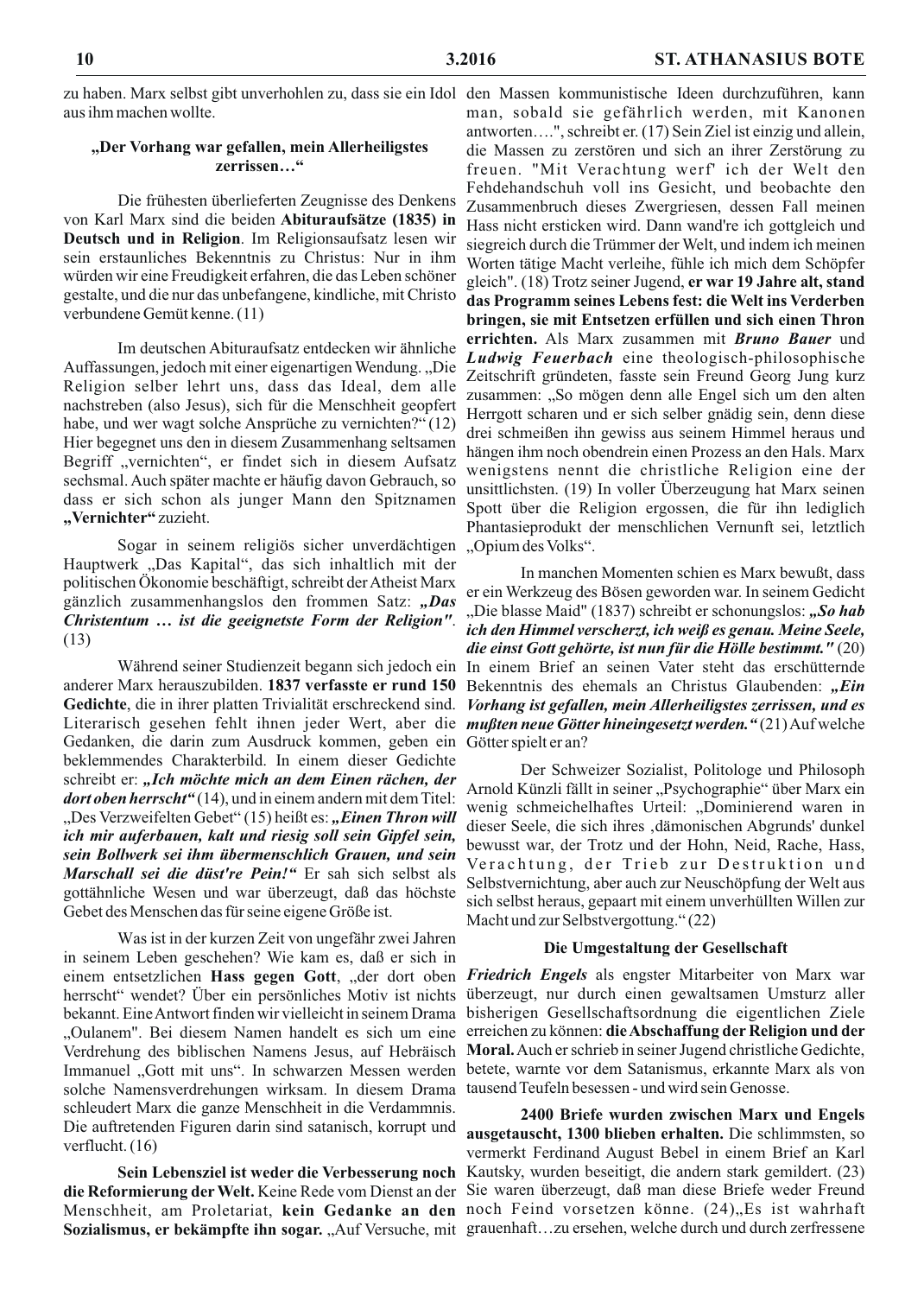Seele in Marx gehaust hat. Das erlaubte Maß an Spott, Herabsetzung und Verunglimpfung oft Nahestehender wurde weit überschritten."(25) Umso folgenschwerer wirkte sich die Übernahme des Programms von Marx und Engels in die gesamten Kultur und Zivilisation aus. Als Vorlage diente ihr eigenes Leben. Da dies nur als zerrüttet bezeichnet werden konnte, sollten auch zur Rechtfertigung der eigenen Lebensführung, im Kampf gegen Gott die Seelen der andern "zerrüttet" werden. Daher gehörte es zur Hauptaufgaben der sozialen Revolution, die Familie aufzuheben. Für Marx und Engels wurde die Frauenfrage zu einer Klassenfrage.

1846 schrieb Engels: "Der erste Klassengegensatz, der in der Geschichte auftritt, fällt zusammen mit der Entwicklung des Antagonismus von Mann und Weib in der Einzelehe, und die erste Klassenunterdrückung mit der des weiblichen Geschlechts durch das männliche". (26) Marx als ehemaliger Christ wußte, daß im Geheimnis der Heiligen Familie die irdische Familie verborgen liegt. Um erstere zum Verschwinden zu bringen, müsse letztere theoretisch und praktisch vernichtet werden, daher Zerstörung der familiären Strukturen, und zwar durch das wirtschaftliche Kollektiv.

Die Russische Revolution war das Signal für die Pläne von Marx und Engels. Eine russische Ingenieurin berichtete nach dem Fall des Eisernen Vorhangs von ihrem Einsatz in den 1930er Jahren an Großprojekten zur Umgestaltung der Gesellschaft in der Sowjetunion. "Wir kamen, um die neue Welt zu bauen...Dabei sollte auch der Mensch einen revolutionären Umgestaltungsprozeß durchlaufen. Ziel war der "Neue Mensch". Der Mensch der Zukunft wurde in Bild und Text von Künstlern, Schriftstellern und Architekten entworfen. "Alexandra Kollontai propagierte eine dem Neuen Menschen gemäße Neue Moral, die die Beziehungen zwischen Frauen und Männern auf eine neue Grundlage stellen und zur vollständigen Emanzipation der Frau beitragen sollte." (27) Als erste Frau im Petersburger Sowjet unter Lenin nahm sie sich aktiv der Frauenrechtsfrage an und kämpfte für die Auflösung der "bürgerlich-dekadenten Institution" Ehe. Als Volkskommissarin für Volkswohlfahrt und Theoretikerin des bolschewistischen Feminismus proklamierte sie die freie Liebe, legalisierte Scheidung und Abtreibung. Ebenso wurde der Homosexuellenparagraph gelockert, sowie die sexuelle Aufklärung der Kinder und Jugendlichen gefördert. Der Staat übernahm die Erziehung der Kinder, während die Frauen in der Produktion beschäftigt wurden.

Dieses Programm klingt für uns irgendwie bekannt. Es steht heute im 21. Jahrhundert in der europäischen Union (im Volksmund EUdSSR genannt) auf der politischen Agenda und wird rücksichtslos und mit Vehemenz im Rahmen der Gender Ideologie durchgezogen. Daher ist es verständlich, daß die politische Klasse in der UNO und der EU die Folgen der sexuellen Revolution in der damaligen sowjetischen Gesellschaft verschweigt. Es ist bekannt, daß die moralischen Exzesse, verursacht durch den staatlich gelenkten Hedonismus, die Gesellschaft in der Sowjetunion in ein solches Chaos gestürzt hat, daß die traditionellen Sexual- und Ehenormen

Heute sind Diskussionen über den ökonomischsozialen Zustand der untergegangenen Sowjetunion, vor allem über den Archipel Gulag, gefährlich. Die Faschismuskeule fällt auf jeden nieder, der es wagt, auf die 100 Millionen ermordeter Menschen hinzuweisen. Diese Toten zählen nicht, auch nicht die zerstörten Seelen. Vergangenheitsbewältigung ist bis jetzt ausschliesslich auf den Nationalsozialismus beschränkt.

(Fortsetzung im nächsten St. Athanasius Boten)

#### Anmerkungen:

- (1) Karl Wilhelm Fricke im Vorwort zu Konrad Löw:
- "Der Mythos Marx und seine Macher Wie aus Geschichten Geschichte wird", München 2001, 3. Aufl., S. 15.
- (2) Konrad Löw: "Das Rotbuch der kommunistischen Ideologie - Marx & Engels- Die Väter des Terrors", München 2000, 2. Aufl., S.9.
- (3) Konrad Löw: "Der Mythos Marx und seine Macher Wie aus Geschichten Geschichte wird", München 2001, 3. Aufl., S. 121.
- (4) Francoise Giroud: "Trio Infernale oder Das Leben der Jenny Marx, Weinheim/Berlin 1994, S. 144f.
- (5) Alexander Solschenizyn: "Drei Reden an die Amerikaner", Luchterhand 1975, S. 17.
- (6), Das Schwarzbuch des Kommunismus Unterdrückung, Verbrechen und Terror", München 1998, S. 796.
- $(7)$  dito
- (8) Löw Mythos, S.37.
- (9) dito S. 129.
- (10) dito S. 74.
- (11) Marx und Engels: Ges. Werke Teil I, Intern. Publishers,
- New York 1974 aus Richard Wurmbrand: "Karl Marx und
- Satan", Uhldingen 1 1977/78, S. 6.
- $(12)$  dito S. 6.
- (13) Kapital I, Abs. IV.
- $(14)$  Wurmbrand S. 13.
- (15) Karl Marx: Collected Works, Bd. I, International Publishers, 1974.
- (16) Robert Payne: "Marx", W. H. Allen, London 1968.
- (17) Marx/Engels, Abt. I, Band I, Halbband I, S. 263.
- (18) David MacMillan: "Marx bevor Marxism", Penguin Books Ltd., Auflage New Edition, 1972.
- (19) Marx/Engels: Verlagsgesellschaft, Berlin 1929, Abt. Bd. I, 2.
- Halbband, Neudruck Glashütten/T., 1970, S. 261.
- $(20)$  Wurmbrand S. 15
- $(21)$  Wurmbrand S. 14.
- (22) Arnold Künzli: "Karl Marx. Eine Psychographie",
- Wien/Frankfurt a.M./Zürich 1966, S. 168.
- (23) Löw S. 155
- (24) dito S. 154
- $(25)$  dito
- (26) Friedrich Engels: "Der Ursprung der Familie, des

Privateigentums und des Staates", Edition Holzinger,

Taschenbuch, Berliner Ausgabe 2013.

(27) Thomas Möbius: "Facetten der Politik des "Neuen Menschen" in Sowjetrussland, Utopie kreativ, H. 158 (Dezember 2003), S. 1147.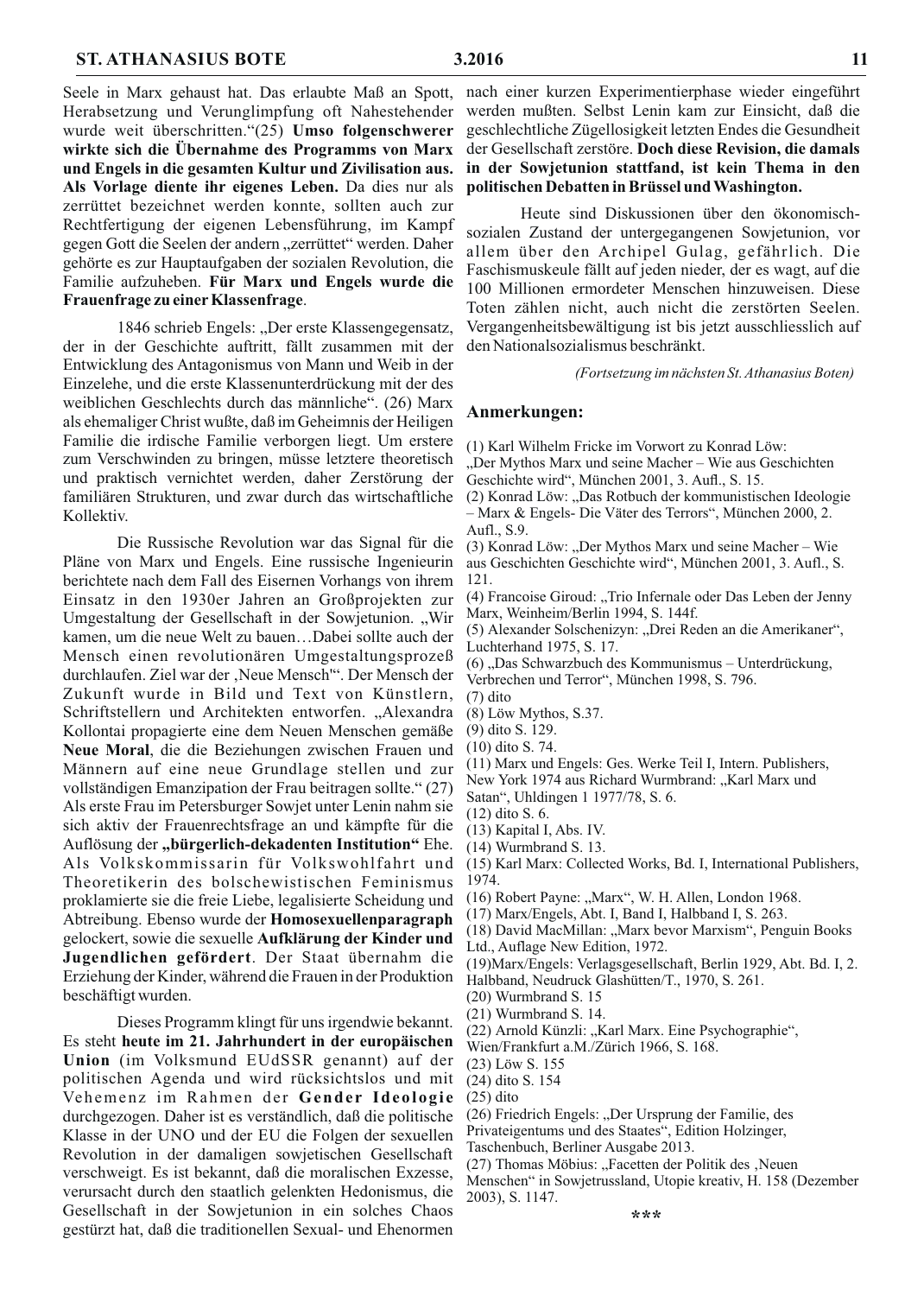## **Eine bedenkliche Botschaft**

Kommentar von Roberto de Mattei

Jüngst, am 6. Januar, wurde auf allen sozialen Netzwerken der Welt eine Videobotschaft von Papst Franziskus verbreitet, die dem interreligiösen Dialog gewidmet ist. Darin scheinen Katholiken, Buddhisten, Juden und Moslems im Namen eines gemeinsamen Glaubens- und Liebesbekenntnisses auf dieselbe Ebene gestellt als "Kinder (eines) Gottes", dem jeder in seiner eigenen Religion begegnet.

Die Worte von Franziskus, in Verbindung mit den Worten der anderen Darsteller des Videos und vor allem mit den Bildern, transportieren eine synkretistische Botschaft, die zumindest indirekt der Lehre von der einzigartigen und universalen Heilsbedeutung von Jesus Christus und der Kirche widersprechen, wie sie in der Enzyklika Mortalium animos von Pius XI. (1928) und der Erklärung Dominus Jesus des damaligen Präfekten der Glaubenskongregation, Joseph Kardinal Ratzinger (2000) zum Ausdruck kommen.

Wollten wir als einfache getaufte Katholiken die theologischen Zensuren der Kirche auf dieses Video anwenden, müßten wir es bezeichnen als: zur Häresie verleitend, was den Inhalt betrifft; mißverständlich und spitzfindig, was die Form betrifft; ärgerniserregend, was die Wirkung auf die Seelen betrifft. Das öffentliche und offizielle Urteil steht der kirchlichen Autorität zu und niemand mehr, als der derzeitige Präfekt der Glaubenskongregation hat das Recht und die Befugnis, sich in dieser Sache zu äußern. Viele verunsicherte Katholiken erwarten sich das mit Nachdruck.

Roberto de Mattei, Historiker, Vater von fünf Kindern, Professor für Neuere Geschichte und Geschichte des Christentums an der Europäischen Universität Rom, Vorsitzender der Stiftung Lepanto, Autor zahlreicher Bücher. Ubers.: Giuseppe Nardi www.katholisches info

#### \*\*\*

### **Anonyme Moslems**

eine kleine Satire, die leider gar nicht zum Lachen ist -

von Franz Kronbeck

Im Internet gibt es einen kurzen Video-Clip zu sehen, in dem ein junger Syrer – wollen wir ihn praktischer Weise Ali nennen - wie er sagt, nach Deutschland kommt, weil er die Deutschen zum Islam bekehren, und sich so den Himmel verdienen will. Der junge Mann wird für sein Vorhaben belächelt, doch sind, wie wir meinen, die Voraussetzungen für sein Unternehmen geradezu ideal:

Der junge Syrer wurde, um das hiesige geistige Vakuum zu füllen, von der ehemaligen FDJ-Propaganda-Sekretärin Angela Merkel, heute Bundeskanzlerin, in ein Land geholt, das zu fast einem Viertel aus Atheisten und zu fast 2/3 aus Christen besteht, die jedoch, wenn man genauer nachfragt, kaum mehr jeden Sonntag zur Kirche gehen-das macht also zusammen gut und gerne  $75\%$  aus – eine "gemähte Wiese", wie man hier und dort so sagt. Und die restlichen 25%? Das dürfte auch nicht allzu schwierig sein, denn als Alis Großvater ein junger Mann war, gab es da in Rom ein 2. Vatikanisches Konzil, in dem, wie es der damalige *Papst Johannes XXIII*. formulierte, "die Kirche

ihre Fenster weit aufgemacht" hat, damit "frische Luft" in die Kirche eindringen konnte.

Weil aber dank der intensiven Arbeit unzähliger modernistischer Theologen das spezifische Gewicht des Glaubens leichter war als das der umgebenden Luft, ist eben dieser Glaube durch das weit geöffnete Fenster ganz schnell entschwunden.

Ein gewisser Karl Rahner, einer der wichtigsten Theologen auf diesem Konzil, hat damals das Wort vom "anonymen Christen" geprägt; er wollte damit sagen, daß jeder Mensch, der nur irgendwie gutwillig ist, irgendwie auch automatisch ein Christ ist, und deshalb in den Himmel kommen kann.

Ein schöner Gedanke, ein schönes Wort. Eben dieser Karl Rahner hat auch so ermunternde Dinge gesagt, wie: "Selbstverständlich gelten die Dogmen unserer Kirche, aber(!) es sind allemal erst die Anfänge, die es weiter zu entwickeln gilt, und das immerzu $(!)$ , so daß man in vielleicht schon hundert Jahren die alten Glaubensformeln unter den neuen nicht mehr erkennen wird." (Karl Rahner: Bilanz der Theologie, Frankfurt 1970, S. 539.) Ein wahrhaft prophetisches, wenn nicht gar programmatisches Wort: Die Lehre der Kirche wurde inzwischen tatsächlich munter weiterentwickelt, und zwar so weit, daß führende Theologen in Rom die Gottheit Christi nicht mehr ganz so ernst nehmen, zum Beispiel ein gewisser Kardinal Walter Kasper - ein Mann, der übrigens in den letzten Monaten zu großer Ehre gekommen ist, weil er angeblich eine "Theologie auf Knien" betreibt – ob dieses Papstwort nun so zu verstehen ist, daß dabei der Theologe sich hingekniet hat, oder ob dabei die Theologie in die Knie geht, wird die Zukunft findigen Hermeneutikern zu erklären überlassen.

Die Moslems wird es sicher freuen, wenn nun endlich auch, fast 1.400 Jahre nach dem Auftreten des "einzigen Propheten" Allahs, ein katholischer Bischof (und mit ihm viele andere Theologen) zugibt: "Christus hat sich also vermutlich weder als Messias noch als Gottesknecht oder als Gottessohn und wohl auch nicht als Menschensohn bezeichnet". Und so kommt Walter Kasper auch ganz folgerichtig zu dem Schluß, das Dogma, wonach Jesus "ganz Mensch und ganz Gott ist", sei "überholbar" - diese, die folgenden und weitere erhebende Zitate von Walter Kasper kann der geneigte Leser nachlesen in dem kleinen Büchlein (auf den Seiten 27-44) von Prof. Dr. Georg May, das den Titel trägt: "Gefahren, die der Kirche drohen. Hindernisse der Neuevangelisierung". Von den Dogmen hält der Herr Professor Kasper ohnehin nicht viel, er sagt wörtlich: "Der Glaube bedeutet nicht ein Fürwahrhalten von wunderbaren Tatsachen und von autoritativ vorgelegten Glaubenssätzen", denn: "Dogmen können durchaus einseitig, oberflächlich, rechthaberisch, dumm und voreilig sein". So ist es, wenn wir es mit den Augen eines gläubigen Moslems betrachten, auch nur folgerichtig, daß Kasper die Aussagen über die immanente Trinität oder über die Präexistenz Christi als "nicht unmittelbare Glaubensaussagen, sondern theologische Reflexionsaussagen" bezeichnet. Ja, diese "Theologie auf Knien" ist auf dem besten Wege dazu, zu erkennen, daß nur die vollständige Ergebung in den Willen des "einzig wahren Gottes", nämlich Allahs, die einzig wahre Religion ausmacht! Es wird sicher nicht mehr lange dauern, bis die Exegeten auch jene Aussage Christi, die besagt "wer den Sohn nicht hat, hat auch den Vater nicht" in das Reich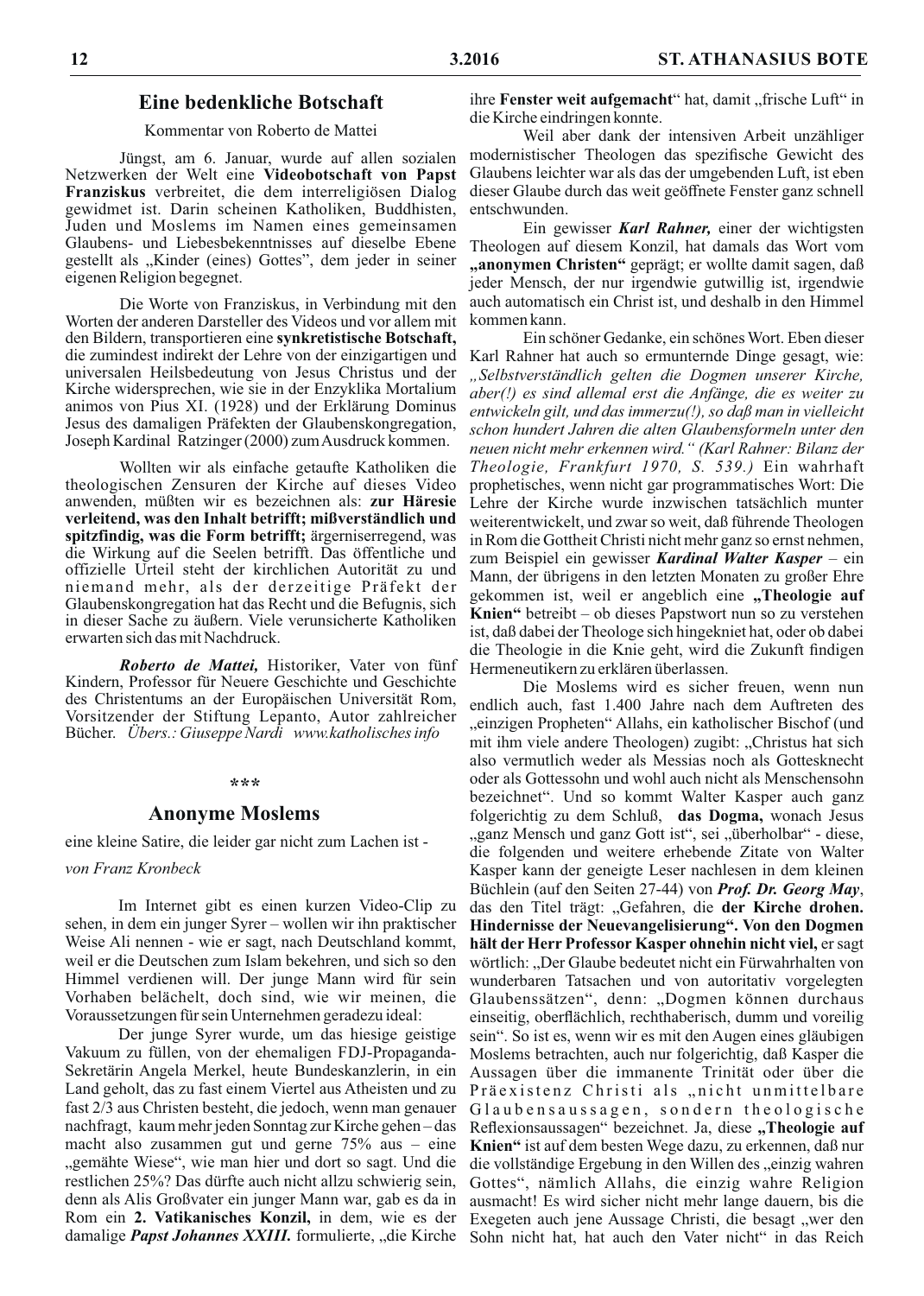orientalischer Märchendichtung verwiesen haben werdenoder ist das etwa schon längst geschehen?

Schreibt nicht auch Papst Franziskus in seiner Enzyklika Evangelii Gaudium unter der Nummer 252: "Nie darf vergessen werden, dass sie (die Moslems) sich zum Glauben Abrahams bekennen und mit uns den einen Gott anbeten, den barmherzigen, der die Menschen am Jüngsten Tag richten wird". Wenn immer wieder führende christliche Theologen, ja sogar der Papst, bekennen, daß alle drei großen Religionen zu dem einen, einzig wahren Gott beten, ist das nicht ein herrliches Zeugnis für Allah, der eben doch größer ist, als all die anderen Götter?

Eindeutig, diese Christen, die unser Ali zum einzig wahren Glauben bekehren will, sind in Wirklichkeit schon längst in übergroßer Mehrheit "anonyme Moslems", denn was sagt der Koran anderes über diesen Christus aus, als genau dieses?

Nun kann Ali zwar nicht lesen und nicht schreiben. aber das dürfte kein echtes Problem sein – im Gegenteil! - es ist die ideale Vorbedingung dafür, mit den Opfern der unzähligen Schulreformen, die seit den 70-er Jahren über Deutschland gekommen sind, "auf Augenhöhe" über religiöse Fragen zu diskutieren. Zeit dafür wird Ali genügend haben, denn wenn er einmal als Asylant anerkannt ist, und das dürfte für ihn als echtem Syrer kein Problem sein, wird ihm der deutsche Staat quasi im vorauseilenden Gehorsam jene Dhimmi-Steuer in Form von Asyl-und Sozialhilfe zahlen, die ihm laut Koran auch zusteht, jene Sondersteuer, die schon seine eigenen, damals selbst noch christlichen Vorfahren zahlen mußten, als sie von den einfallenden moslemischen Reiterhorden versklavt wurden.

Wie wir sehen, braucht sich Ali wirklich nicht allzu sehr anstrengen, um sein Ziel zu erreichen, Europa für den Islam zu gewinnen, denn auch die Demographie tut das Ihrige dazu: Weil in der deutschen Spaßgesellschaft jedes Jahr ca. 300.000 Kinder noch im Mutterleib getötet werden, werden die Einheimischen ohnehin bald in der Minderheit sein. Ja, Allah ist gerecht! Im Ruhrgebiet, so sagt man, soll es übrigens schon Städte geben, in denen in einzelnen Stadtteilen die Scharia herrscht. Nein, nicht der Islam gehört zu Deutschland, sondern Deutschland gehört dem Islam - und bald auch das restliche Europa!

#### \*\*\*

## Papst soll seinen Kurs ändern

#### Verschiedene Zeitungen und Nachrichtenagenturen meldeten im Dezember:

"Traditionalistische Katholiken in den USA appellieren an Papst Franziskus, seinen 'Kurs zu ändern oder das Petrusamt aufzugeben'. Immer mehr Katholiken, darunter auch Kardinäle und Bischöfe, sähen in der Amtsführung des Papstes einen schweren Schaden für die Kirche, heißt es in einem Aufruf, den die Zeitschrift 'The Remnant' in ihrer aktuellen Ausgabe veröffentlicht. Wenn der Papst nicht fähig oder nicht willens sei, einer Verwässerung der katholischen Lehre Widerstand zu leisten, solle er zurücktreten.

Franziskus zeige eine 'alarmierende Feindseligkeit gegenüber der traditionellen Lehre der Kirche, ihrer Disziplin und ihren Gebräuchen, und

ebenso gegenüber den Gläubigen, die all dies zu verteidigen suchen'. Stattdessen befasse er sich mit sozialen und politischen Fragen jenseits seiner Kompetenz., Demzufolge sind die Feinde der Kirche hocherfreut über Ihr Pontifikat und loben Sie mehr als alle Ihre Vorgänger", heißt es in dem Aufruf. Eine solche Situation sei beispiellos in der Kirchengeschichte. Konkret werfen die Initiatoren dem Papst vor, statt der Lehre der Kirche seine eigenen Ideen in Pressekonferenzen, spontanen Einlassungen und eigenwilligen Bibelauslegungen vorzutragen. Katholiken, die die Lehre der Kirche aufrecht erhielten, würden von ihm lächerlich gemacht, während er Homosexuellen ein Forum biete und Befreiungstheologen rehabilitiere.

In der Morallehre gebe Franziskus dem Zeitgeist nach und spiele 'Barmherzigkeit' gegen angeblich kleingeistige Regeln aus. Ebenso sorge er sich mehr um den Klimawandel als um das 'Abschlachten von Christen im Nahen Osten' und beklage in seiner Umweltenzyklika die 'Bedrohung für Plankton und Würmer', bevor er Abtreibung auch nur erwähne. Weiter wirft der Aufruf dem Papst Gleichgültigkeit gegenüber protestantischen 'Irrlehren' vor.

'Täglich wächst der Eindruck, dass Sie, obwohl Stellvertreter Christi, einfach kein Interesse haben, Glaube und Moral zu verteidigen, die wie nie zuvor attackiert werden', heißt es. Die Gläubigen hätten 'in wachsendem Maß das Gefühl, dass das Schiff der Kirche seinen Kompass verloren hat'.

Unterzeichner sind unter anderem der Publizist und frühere Lutheraner Thomas Woods sowie der Gründungspräsident der Katholischen Anwaltsvereinigung in den USA, Christopher Ferrara, der Historiker John Rao und der Verfassungsrechtler Andrew Napolitano. (KNA)

#### \*\*\*

## Die Freimaurer befehlen der EU: Grenzen auf für immer mehr Einwanderung

http://www.katholisches.info/2015/09/12/die-freimaurerbefehlen-der-eu-grenzen-auf-fuer-immer-mehreinwanderung/12. September 2015 144

(Brüssel) Zur Einwanderung hat inzwischen jeder das Seine gesagt. (...) Nun haben sich auch die Freimaurer zu Wort gemeldet. 28 Obedienzen haben eine offizielle Erklärung unterzeichnet und werfen durch diese seltene Offenheit ein erhellendes Licht auf das Europa gerade lähmende Phänomen einer schranken- und regellosen Einwanderung. Ein Phänomen, das eine wachsende Kluft zwischen Eliten und Volk sichtbar macht.

Unter den Unterzeichnern befinden sich der Großorient von Frankreich, die Großloge von Österreich, der Großorient der Schweiz, die Großloge von Frankreich, der Großorient von Belgien, die Großloge von Belgien, der Großorient von Kroatien, der Großorient von Irland, die Großloge von Italien, der Großorient von Luxemburg, der Großorient von Polen, der Großorient von Portugal, der Großorient von Griechenland, die weibliche Großloge der Türkei und andere mehr. Sie fordern die europäischen Regierungen nicht nur auf, die anströmenden Einwanderer aufzunehmen, sondern in Zukunft immer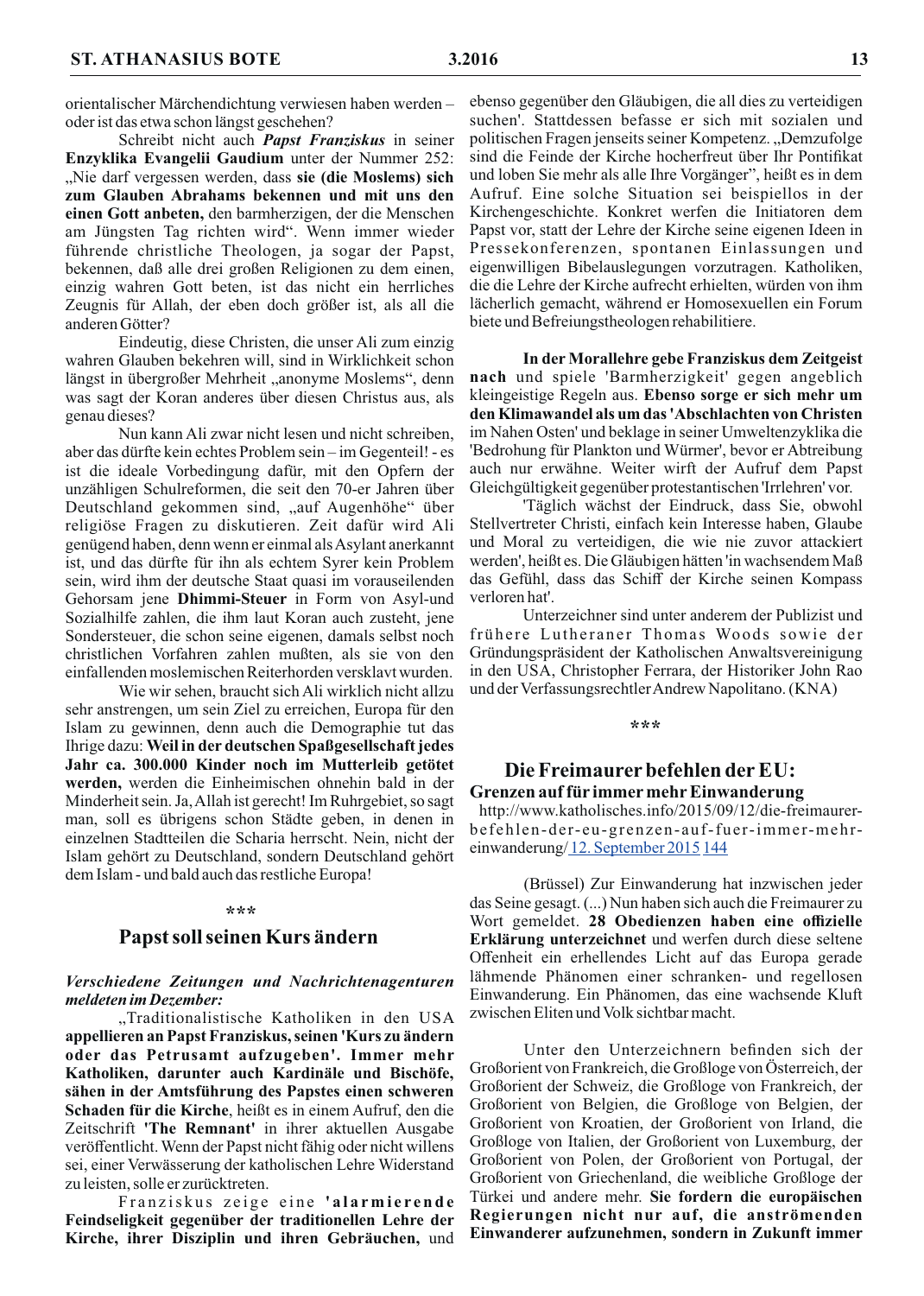mehr aufzunehmen. Die Freimaurer beweisen damit hat, daß der neue CIC sie nicht ausdrücklich erwähnt wie der untereinander eine beeindruckende Übereinstimmung in frühere. den Absichten von der Türkei bis Portugal, von Italien bis Ausdruck gebracht wurde.

werden. "Die Übereinstimmung hat ein Ziel: Die Untergrabung tragender Elemente unseres Gemeinwesens wie Vaterland, Identität, Volk", so Corrispondenza Romana. Die Logen-Erklärung wurde von definierter "allgemeiner Interessen", die eine "innovative 240-241). Willkommenspolitik" erfordern würden. (...)

Text: Giuseppe Nardi

#### \*\*\*

## Das Urteil der Kirche über die Freimaurerei bleibt unverändert bestehen

Immer wieder gibt es Versuche, das von der Kirche ausgesprochene Verdikt über die Freimaurerei zu untergraben. So etwa wurde kürzlich (katholisches.info) (http://www.katholisches.info/2016/02/08/zeitung-derfranzoesischen-bischoefe-fordert-keineder französischen Bischöfe die Aufhebung der Exkommunikation für Freimaurer gefordert.

Schon der Wiener Kardinal König war in dieser Hinsicht höchst aktiv. Er arbeitete wie manche andere immer wieder für die Aufhebung der Verurteilung der Freimaurerei.

Man muß jedoch aus zwei Gründen mit Vorwürfen sehr vorsichtig sein, denn

1. kommt es immer wieder vor, daß zumeist höhere Kleriker ungefragt von einzelnen Freimaurerclubs als "Ehrenmitglied" aufgenommen werden, und

2. sind die "Freimaurer ohne Schurz", also jene Leute, die die kirchenfeindliche Ideologie der Freimaurerei übernommen haben, ohne Mitglied irgend einer Loge zu sein, nicht weniger schädlich für Kirche und Politik, als die offiziellen Logenbrüder.

der Freimaurerei, deren Unterstützung und Mitgliedschaft Russlands, anti-pastorale Bischöfe und vieles mehr sie als schwer sündhaft beurteilt, niemals geändert, wie die unten angeführte Erklärung der Kongregation für die "Urteil der Kirche unverändert" bestätigt.

## KONGREGATION FÜR DIE GLAUBENSLEHRE: zu verschiedenen Themen befragt. URTEILDER KIRCHE UNVERÄNDERT

Diese Kongregation ist in der Lage zu antworten, Irland und Polen. Darüber hinaus machen sie auch eine daß diesem Umstand das gleiche Kriterium der Redaktion faktische Konvergenz mit den offiziellen Strategien der zugrunde liegt wie für andere Vereinigungen, die gleichfalls Europäischen Union und der meisten EU-Mitgliedsstaaten nicht erwähnt wurden, weil sie in breitere Kategorien sichtbar. Eine Deckungsgleichheit der Intentionen, wie sie eingegliedert sind. Das negative Urteil der Kirche über die offiziell in diesem Ausmaß zwischen Freimaurerei und freimaurerischen Vereinigungen bleibt also unverändert, politischen Entscheidungsträgern selten so offen zum weil ihre Prinzipien immer als unvereinbar mit der Lehre der Kirche betrachtet wurden und deshalb der Beitritt zu ihnen Ein singulärer Zufall? Daran darf gezweifelt verboten bleibt. Die Gläubigen, die freimaurerischen Vereinigungen angehören, befinden sich also im Stand der schweren Sünde und können nicht die heilige Kommunion empfangen.

Autoritäten der Ortskirche steht es nicht zu, sich über Médias-Presse in Frankreich publik gemacht. Das offizielle das Wesen freimaurerischer Vereinigungen in einem Urteil Logen-Dokument begründet die Forderung nach zu äußern, das das oben Bestimmte außer Kraft setzt, und schrankenloser Zuwanderung mit der Überwindung zwar in Übereinstimmung mit der Erklärung dieser "nationaler Egoismen" und dem Vorrang nicht näher Kongregation vom 17. Februar 1981 (vgl. AAS 73/1981; S.

> Papst Johannes Paul II., hat diese Erklärung, die in der ordentlichen Sitzung dieser Kongregation beschlossen wurde, bei der dem unterzeichneten Kardinalpräfekten gewährten Audienz bestätigt und ihre Veröffentlichung angeordnet.

> Rom, am Sitz der Kongregation für die Glaubenslehre, 26. November 1983.

> Joseph Kardinal RATZINGER, Präfekt + Erzbischof Jérôme Hamer, O.P., Sekretär

> http://www.vatican.va/roman\_curia/congregations/cfai th/documents/rc con cfaith doc 19831126 declarati on-masonic ge.html

Und im Dekret über den Rotary-Club vom 20. Dez. 1950 exkommunikation-mehr-fuer-freimaurer/) von der Zeitung heißt es: "Den Klerikern ist es nicht erlaubt, der Gesellschaft des Rotary-Clubs oder ähnlichen Vereinigungen beizutreten". Die Laien jedoch sind zu ermahnen, Kanon 84 des CIC einzuhalten.

> Marinus Marani, Notar der hl. Glaubenskongregation, am 11 Januar 1951.

Hier das Original:

http://www.vatican.va/archive/aas/documents/AAS-43-1951-ocr.pdf

#### \*\*\*

## **EXKLUSIV: BISCHOF ATHANASIUS SCHNEIDER IM INTERVIEW MIT RORATE CAELI**

## Tatsächlich hat die Hl. Kirche ihr Urteil gegenüber FSSPX, Frauen und Fußwaschung, die Weihe

Letzte Woche hat Rorate Caeli Seine Exzellenz, Glaubenslehre vom 26. November 1983 mit dem Titel: Weihbischof Athanasius Schneider, einen der prominentesten Prälaten, der für die Wiederherstellung der traditionellen lateinischen Messe und des Glaubens arbeitet,

In diesem breitgefächerten Interview hat Seine Es wurde die Frage gestellt, ob sich das Urteil der Exzellenz seine Gedanken zu Themen dargelegt, die sich in Kirche über die Freimaurerei durch die Tatsache geändert dieser Zeit der großen Krise als kritisch für die Kirche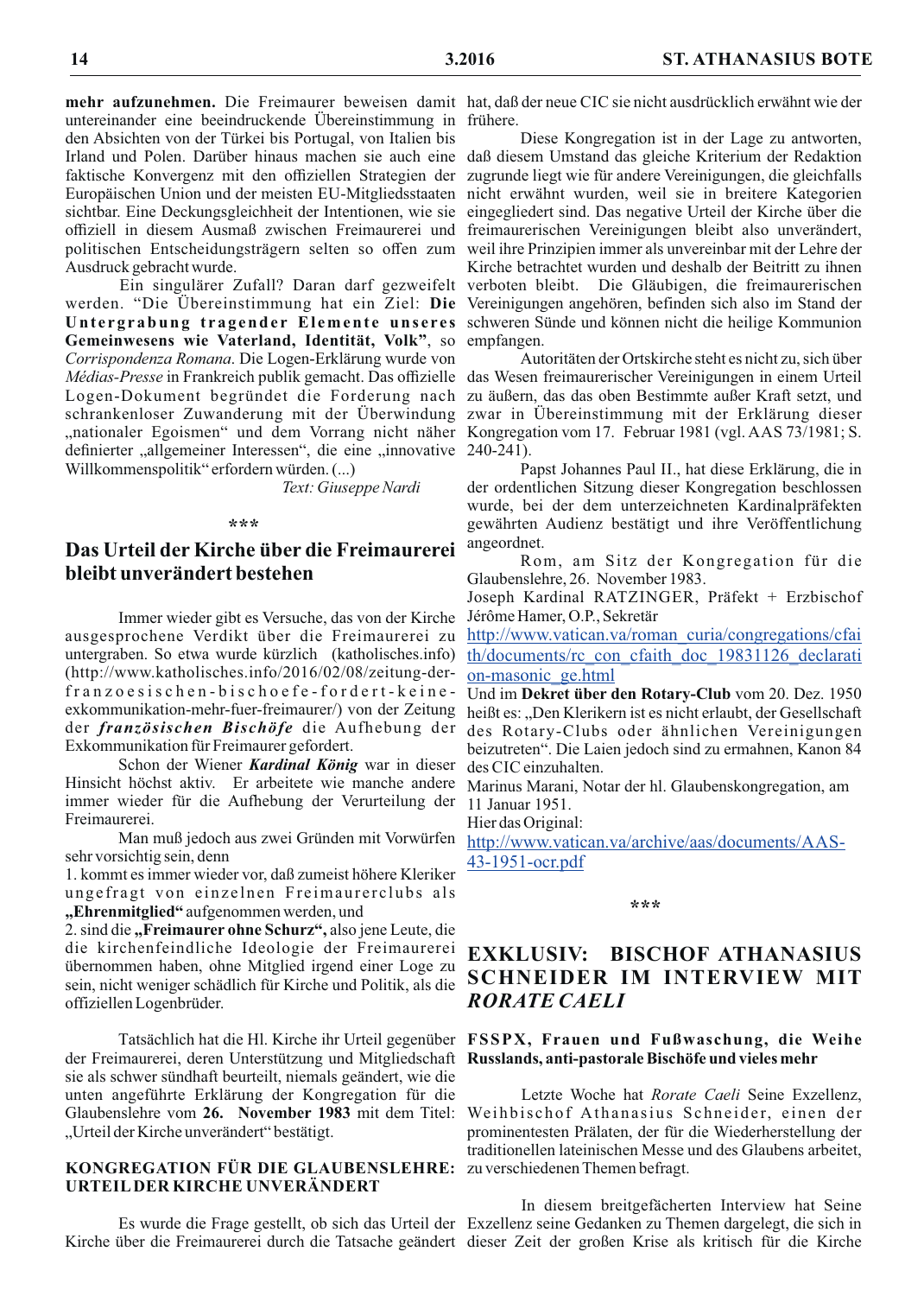erweisen. Lesen Sie das ganze Interview, so dass Sie im Bilde sind über die Gedanken Seiner Exzellenz zum gegenwärtigen Status der Priesterbruderschaft St. Pius X., der Beteiligung von Frauen an der Messe und der Fußwaschung an Frauen, ob Russland jemals wirklich dem Unbefleckten Herzen Mariä geweiht wurde, zu Summorum Pontificum und anti-pastoralen Bischöfen, und noch vieles mehr.

NB: Die Hervorhebung der Abschnitte in Fettdruck erfolgte durch Rorate Caeli zur Betonung des Gesagten

## DIE POSTSYNODALE KIRCHE UND UNGLÄUBIGE IN DER HIERACHIE

Rorate Caeli: Von der kürzlich stattgefundenen Synode werden wir noch für einige Zeit nicht wissen, welche rechtlichen und gesetzgeberischen Folgen sie für die Kirche haben wird, da der nächste Schritt jetzt bei Papst Franziskus liegt. Kann man ungeachtet des möglichen Ergebnisses denn davon sprechen, dass es im Grunde bereits jetzt ein Schisma in der Kirche gibt? Und, falls ja, was bedeutet das auf der praktischen Ebene? Wie wirkt es sich auf die normalen Katholiken in den Kirchenbänken aus?

WB. Schneider: Gemäß der Definition des Kodex des Kanonischen Rechts, can. 751, bedeutet Schisma folgendes: Die Weigerung, sich dem Obersten Hirten unterzuordnen oder die Gemeinschaft zu halten mit denjenigen Mitgliedern der Kirche, die sich dem Obersten Hirten unterordnen. Man muss zwischen Glaubensabfall oder Häresie und Schisma unterscheiden. Der Abfall vom Glauben oder die Häresie ist tatsächlich eine größere Sünde als das Schisma, wie der heilige Thomas von Aquin sagte: "Der Unglaube ist eine Sünde, die gegen Gott selbst begangen wird, denn Er selbst ist die oberste und erste Wahrheit, auf die sich der Glaube gründet; wohingegen das Schisma der Einheit der Kirche entgegensteht, die ein geringeres Gut darstellt als Gott selbst. Daher ist die Sünde des Unglaubens grundsätzlich schwerwiegender als die Sünde des Schismas" (II-II, q. 39, a. 2 c).

Die wahre Krise unserer Tage besteht in dem ständig zunehmenden Phänomen, dass jene, die nicht in vollem Umfang glauben und sich nicht zur unversehrten Ganzheit des katholischen Glaubens bekennen, oft strategisch bedeutende Positionen im Leben der Kirche innehaben. Sie sind zum Beispiel Theologie-Professoren, Ausbilder und Lehrer in Seminaren, Obere religiöser Gemeinschaften, Priester in Pfarreien und sogar Bischöfe und Kardinäle. Und diese Leute mit ihrem mangelhaften Glauben bekennen sich selbst als papsttreu.

Der Gipfel der Verwirrung und Absurdität besteht darin, wenn solche halb-häretischen Kleriker diejenigen, welche die Reinheit und Unversehrtheit des katholischen Glaubens verteidigen, bezichtigen, sie seien gegen den Papst – als wären sie ihrer Meinung nach in gewisser Weise Schismatiker. Für die einfachen Katholiken in den Kirchenbänken ist solch eine verwirrende Situation eine wirkliche Herausforderung ihres Glaubens an die Unzerstörbarkeit der Kirche. Sie müssen an der Unversehrtheit ihres Glaubens festhalten, gemäß den unveränderlichen katholischen Wahrheiten, die uns von den Vorvätern übermittelt wurden, und die wir in den

traditionellen Katechismen und den Werken der Kirchenväter und Kirchenlehrer finden.

Rorate Caeli: Wenn wir von den normalen Katholiken sprechen: Was wird denn der normale Priester in einer Pfarrei an Neuem zu erwarten haben, womit er sich vor Beginn der Synode noch nicht auseinandersetzen musste? Welche Bürden wird der Priester noch zu tragen haben zusätzlich zu denen, die ohnehin schon auf seinen Schultern lasten, wie etwa an Gründonnerstag Frauen die Füße zu waschen, dem Beispiel von Franziskus folgend?

WB. Schneider: Ein normaler Pfarrer sollte den stets gleichbleibenden Sinn des katholischen Glaubens gut kennen, ebenso auch den stets gleichbleibenden Sinn der Gesetze der katholischen Liturgie; und da er darüber weiß, sollte er eine innere Sicherheit und Festigkeit haben. Er sollte sich immer des katholischen Prinzips der Unterscheidung gewahr sein, das da lautet: "Quod semper, quod ubique, quod *ab omnibus*", das heißt, "was immer, überall und von allen" geglaubt und praktiziert wurde.

Die Kategorien, immer, überall, von allen" sind nicht in einem arithmetischen, sondern einem moralischen Sinn zu verstehen. Ein konkretes Unterscheidungskriterium ist dieses: "Stellt diese Änderung einer Lehrmeinung, einer pastoralen oder liturgischen Praxis einen Bruch mit der jahrhundertealten oder sogar tausendjährigen Vergangenheit dar? Und lässt diese Neuerung den Glauben tatsächlich klarer und heller erstrahlen? Bringt uns diese Neuerung in der Liturgie wirklich der Heiligkeit Gottes näher, oder verdeutlicht sie die göttlichen Geheimnisse auf tiefere und schönere Weise? Befeuert diese disziplinäre Neuerung wirklich den Eifer im Streben nach der Heiligung des Lebens?"

Wenden wir uns dem konkreten Beispiel zu, der Fußwaschung von Frauen während der Abendmahlsmesse am Gründonnerstag: Diese heilige Messe zelebriert die Erinnerung an die Einsetzung der Sakramente der Eucharistie und des Priestertums. Daher lenkt die Fußwaschung von Frauen zusammen mit Männern nicht nur die Aufmerksamkeit vom Hauptaugenmerk der Eucharistie und dem Priestertum ab, sondern stiftet auch Verwirrung im Hinblick auf den historischen Symbolismus der "zwölf" und der Tatsache, dass die Apostel männlichen Geschlechts waren. Die gesamte Überlieferung der Kirche hat niemals die Fußwaschung während der heiligen Messe gestattet, sondern außerhalb der Messe in einer besonderen Zeremonie.

Nebenbei bemerkt wird das öffentliche Waschen und Küssen von Füßen von Frauen durch einen Mann, in unserem Fall einem Priester oder Bischof, von jedermann mit gesundem Menschenverstand in allen Kulturen als unpassend und sogar ungehörig betrachtet. Gott sei Dank ist kein Priester oder Bischof verpflichtet, am Gründonnerstag öffentlich die Füße von Frauen zu waschen, da es keine zwingende Regel dafür gibt, und die Fußwaschung selbst nur fakultativ ist.

### DIE PRIESTERBRUDERSCHAFT ST. PIUS X. (FSSPX)

Rorate Caeli: Eine ungewöhnliche Situation innerhalb der Kirche stellt die Priesterbruderschaft St. Pius X. (FSSPX) dar. Was sieht Eure Exzellenz als Gründe dafür, dass so viele Katholiken sich vor der FSSPX fürchten, oder ängstlich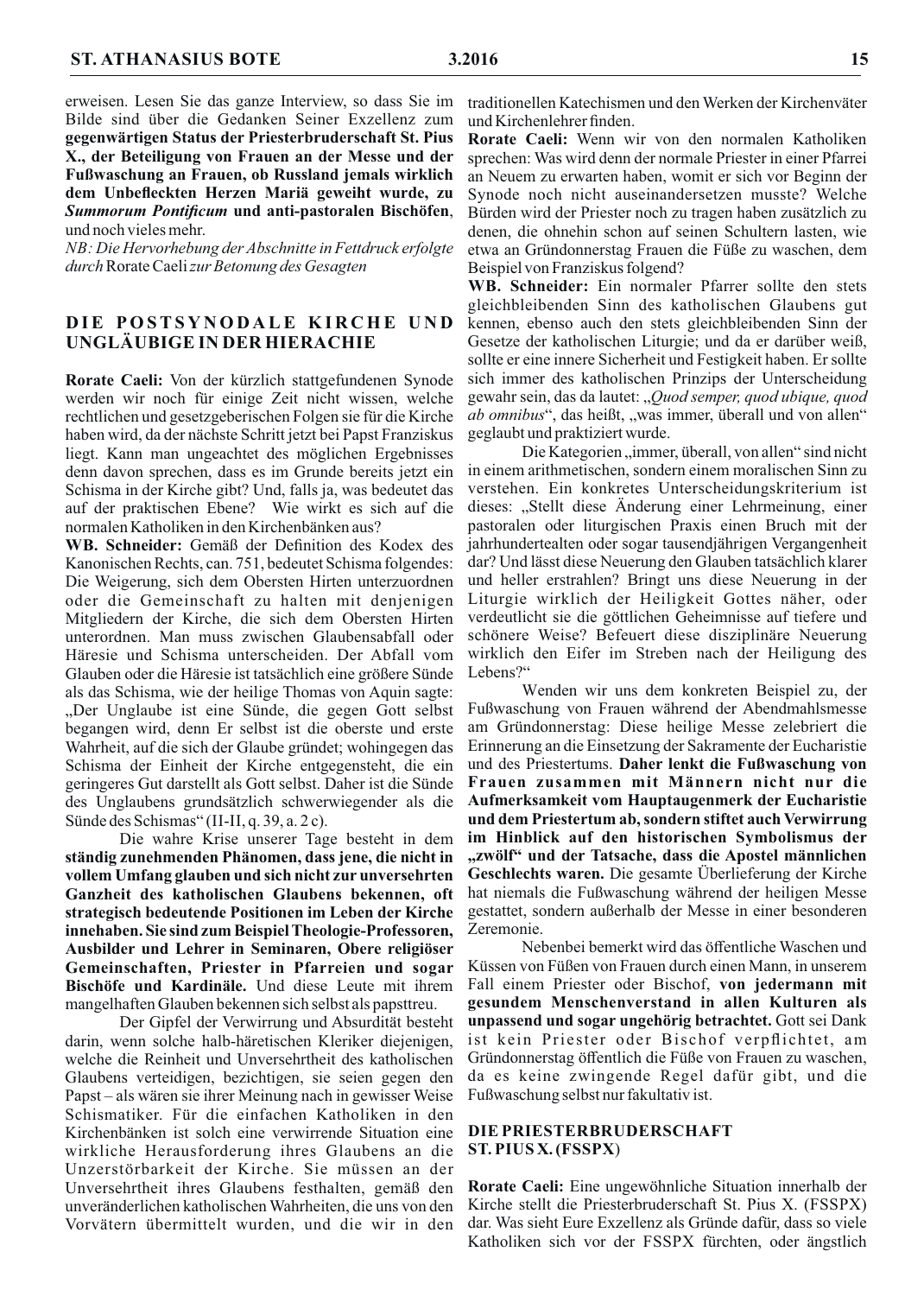darauf bedacht sind, nur ja nicht mit ihr in Verbindung gebracht zu werden? Von dem ausgehend, was Eure Exzellenz gesehen hat: Was glauben Sie, kann die FSSPX in die Hauptströmung der Kirche einbringen?

**WB. Schneider:** Wenn jemand oder etwas unbedeutend und schwach ist, hat niemand Furcht davor. Diejenigen, die sich vor der Priesterbruderschaft St. Pius X. fürchten, fürchten sich letzten Endes vor den ewig gültigen katholischen Wahrheiten und vor ihrem Anspruch auf moralischem und liturgischem Gebiet.

Wenn die FSSPX versucht, so zu glauben und Gott so anzubeten und zu verehren, und moralisch zu leben wie es unsere Vorväter und die bekanntesten Heiligen ein Jahrtausend hindurch getan haben, dann muss man das Leben und die Arbeit dieser katholischen Priester und Gläubigen der Priesterbruderschaft St. Pius X. als ein Geschenk an die Kirche in unseren Tagen sehen – sogar als eines der verschiedenen Instrumente, welche die göttliche Vorsehung anwendet, das ungeheure Ausmaß der gegenwärtigen allgemeinen Krise des Glaubens, der Sitten und der Liturgie innerhalb der Kirche zu heilen.

In manchen Bereichen der FSSPX gibt es allerdings einige exzentrische Persönlichkeiten, wie es in jeder menschlichen Gemeinschaft der Fall ist. Sie haben eine Methodik und eine geistige Einstellung, der es an Gerechtigkeit und Nächstenliebe und folglich am wahren "sentire cum ecclesia" mangelt, und es gibt die Gefahr einer kirchlichen Autokephalie und dass man sich als letzte richterliche Instanz fühlt. Meiner Kenntnis nach entspricht jedoch der gesündere Teil dem größten Teil der FSSPX, und ich halte ihren Generaloberen, Seine Exzellenz Monseigneur Bernard Fellay für einen beispielhaften und wahren katholischen Bischof. Es besteht einige Hoffnung für eine kanonische Anerkennung der Priesterbruderschaft St. Pius X.

## DIE SYNODE UND PAPOLATRIE

Rorate Caeli: Um noch einmal auf die Synode zurückzukommen - glaubt Eure Exzellenz, wenn Sie sich auf die Tradition konzentrieren, dass die Veränderungen in der römischen Liturgie nach dem II. Vatikanischen Konzil zur gegenwärtigen Krise in der Kirche, der Krise der Ehe, der Familie und der gesellschaftlichen Moral im Allgemeinen beigetragen haben?

WB. Schneider: Ich würde das nicht in dieser Weise ausdrücken. Tatsächlich ist die eigentliche Ursache der gegenwärtigen Kirchenkrise, der Krise der Ehe, der Familie und der Moral im Allgemeinen nicht die liturgische Reform, sondern der Mangel im Glauben, der doktrinäre Relativismus, aus dem der moralische und liturgische Relativismus hervorgehen. Denn wenn ich auf eine mangelhafte Art glaube, werde ich auch ein mangelhaftes moralisches Leben führen und Gott auf eine mangelhafte und gleichgültige Art verehren. Es ist notwendig, dass zuerst die Klarheit und die Festigkeit in der Glaubenslehre und der Moral auf allen Ebenen wiederhergestellt werden, und dass dann davon ausgehend an der Verbesserung der Liturgie gearbeitet wird. Die Integrität und die Schönheit des Glaubens verlangt die Integrität und Schönheit des moralischen Lebens des Einzelnen, und dies wiederum verlangt die Integrität und Schönheit des öffentlichen Gottesdienstes.

Rorate Caeli: Noch eine Frage zur Synode: Für diejenigen, die Augen haben, um zu sehen, ist es klar, dass Papst Franziskus statt Klarheit Verwirrung im Prozess der Synode verursacht und die Wendung zu einem Bruch begünstigt hat, indem er die Rolle der Kardinäle Kaspar und Danneels, des Erzbischofs Cupich, usw. hervorgehoben hat. Was ist die richtige Haltung, die ein Katholik in diesen schweren Zeiten dem Papst gegenüber einnehmen sollte? Sind Katholiken verpflichtet, ihre Ansichten zu bekennen und "Widerstand zu leisten", wie Kardinal Burke letztes Jahr in einem Interview mit uns sagte; selbst dann, wenn ihre Ansichten dem Papst gegenüber kritisch sein sollten?

WB. Schneider: Für einige Generationen in der Vergangenheit bis zu unseren Tagen herrscht im Leben der Kirche eine Art "Papst-Zentrismus" oder eine Art "Papolatrie", die ohne Zweifel exzessiv ist im Vergleich zu der moderaten und übernatürlichen Vorstellung von der Person des Papstes und der ihm angemessenen Verehrung vergangener Zeiten. Eine solch exzessive Haltung der Person des Papstes gegenüber hat in der Praxis eine exzessive und falsche theologische Auslegung des Dogmas der päpstlichen Unfehlbarkeit zur Folge.

Wenn der Papst der ganzen Kirche sagen würde, sie solle etwas tun, was einer unabänderlichen göttlichen Wahrheit oder einem göttlichen Gebot direkt Abbruch tun würde, hätte jeder Katholik das Recht, ihn in angemessener und respektvoller Form zu korrigieren, aus einer Haltung der Verehrung und Liebe für das heilige Amt und die Person des Papstes heraus. Die Kirche ist nicht das Privateigentum des Papstes. Der Papst kann nicht sagen: "Ich bin die Kirche", wie es der französische König Ludwig XIV. getan hat, als er sagte: "L'état – c'est moi" -"Der Staat – das bin ich". Der Papst ist nur der Stellvertreter Christi, nicht sein Nachfolger.

Die Sorge um die Reinheit des Glaubens ist in letzter Konsequenz eine Angelegenheit aller Glieder der Kirche, die ein einziger und lebendiger Leib ist. In den alten Zeiten wurden daher vor der Einsetzung von jemandem in das Amt eines Priesters oder Bischofs die Gläubigen befragt, ob sie garantieren könnten, dass der Kandidat den rechten Glauben habe und ein Leben von hoher moralischer Integrität führe. Das alte Pontificale Romanum sagt: "Der Kapitän eines Schiffes und seine Passagiere haben gleichermaßen Anlass, sich bei einer Reise entweder sicher oder aber in einer Gefahr zu fühlen, daher sollten sie eines Geistes sein, was ihre gemeinsamen Interessen betrifft." Es war das Zweite Vatikanische Konzil, das die gläubigen Laien in besonderer Weise ermutigte, zum wahren Gut der Kirche durch das Bestärken des Glaubens beizutragen.

Ich denke, in einer Zeit, in der ein Großteil der Amtsinhaber des Lehramtes seine heilige Pflicht vernachlässigt, ruft der Heilige Geist heute in besonderer Weise die Gläubigen dazu auf, in die Bresche zu springen und mit einem wahrhaftigen "sentire cum ecclesia" den katholischen Glauben mutig zu verteidigen.

## DIE TRADITION UND IHRE FEINDE IM **INNEREN**

Rorate Caeli: Ist der Papst das Maß der Tradition, oder wird er an der Tradition gemessen? Und sollten gläubige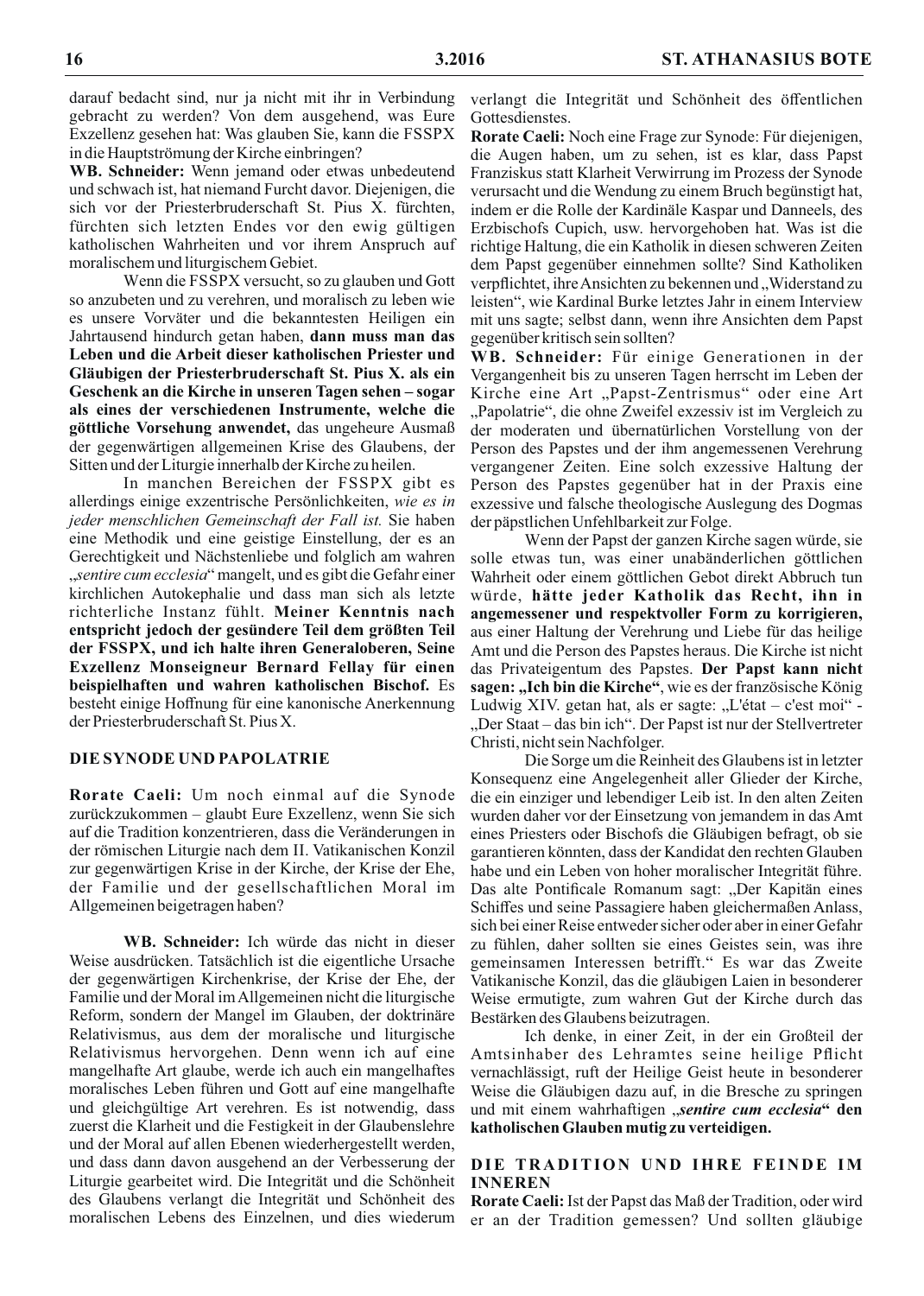Katholiken dafür beten, dass bald ein traditionalistischer Beteiligung von Frauen an den liturgischen Diensten am Altar Papst kommt?

WB. Schneider: Der Papst ist sicher nicht das Maß der Tradition, vielmehr ist es das Gegenteil. Wir müssen uns immer folgender dogmatischer Lehre des Ersten Vatikanischen Konzils erinnern: Das Amt des Nachfolgers Petri besteht nicht darin, irgendeine neue Lehre zu verbreiten; sondern darin, das Gut des Glaubens, wie es von den Aposteln weitergegeben wurde, zu bewahren und getreu darzulegen (cf. Constitutio dogmatica Pastor aeternus, cap. 4).

Indem er eine seiner wichtigsten Aufgaben erfüllt, muss der Papst danach streben, "dass die ganze Herde Christi von der vergifteten Nahrung des Irrtums ferngehalten werden möge" (Erstes Vatikanisches Konzil, ibd.). Die folgende Formulierung, die seit den ersten Jahrhunderten der Kirche in Gebrauch war, ist eine der am klarsten umrissenen Definitionen des päpstlichen Amtes, und sie muss in gewisser Weise die zweite Natur eines jeden Papstes werden: "Treu der Tradition anzuhängen, die von den Anfängen des christlichen Glaubens her überliefert ist" (Erstes Vatikanisches Konzil, ibd.).

Wir müssen immer dafür beten, dass Gott der Kirche traditionell gesinnte Päpste schenken möge. Jedoch müssen wir an diese Worte glauben: "Es steht euch nicht zu, Zeiten und Fristen zu wissen, die der Vater in seiner Macht festgesetzt hat" (Apg 1,7).

Rorate Caeli: Wir wissen, dass es viele Bischöfe und Kardinäle gibt – vielleicht die Mehrheit –, die die lehrmäßige Sprache und die seit langer Zeit bestehende Disziplin verändern wollen, und dies mit Ausflüchten wie "Weiterentwicklung der Lehre" und "Pastorales Mitgefühl" begründen. Was ist falsch an ihrem Argumentieren?

WB. Schneider: Ausdrücke wie "Weiterentwicklung der Lehre" und "pastorales Mitgefühl" sind in der Tat normalerweise ein Vorwand, um die Lehre Christi zu verändern, und sie stehen deren immerwährendem Sinn und ihrer Integrität entgegen, wie sie die Apostel der ganzen Kirche weitergegeben hatten, und wie sie getreu von den Kirchenvätern, den dogmatischen Lehren der Okumenischen Konzilien und von den Päpsten bewahrt wurde

Letzten Endes wollen diese Kleriker eine andere Kirche, und sogar eine andere Religion: Eine naturalistische Religion, die dem Zeitgeist angepasst ist. Solche Kleriker sind wirklich Wölfe im Schafspelz, die oft mit der Welt flirten. Keine mutigen Hirten-eher feige Hasen.

## DIE ROLLE VON FRAUEN IN DER KIRCHE

Rorate Caeli: Wir hören heute sehr viel über die Rolle von Frauen in der Kirche – das sogenannte "Feminine Genius". Ganz offensichtlich haben Frauen von Anbeginn in der Kirche eine entscheidende Rolle gespielt, angefangen bei der allerseligsten Jungfrau Maria. Was aber die Liturgie betrifft, hat Christus seine Position kristallklar herausgestellt, und so haben es auch die Päpste vor dem Konzil getan. Glaubt Eure Exzellenz, dass die Hineinnahme von Frauen in die Liturgie, ob es sich nun um die Beteiligung von Frauen im Novus Ordo Missae oder um Mädchen als Messdiener handelt, innerhalb der letzten vier Jahrzehnte eine positive oder negative Rolle in der Kirche gespielt hat?

(das Vortragen der Lesung, der Altardienst, das Spenden der heiligen Kommunion) einen radikalen Bruch mit der gesamten und universalen Tradition der Kirche darstellt. Daher ist eine solche Praxis gegen die Apostolische Tradition. Eine solche Praxis hat der Liturgie der heiligen Messe eine klar protestantische Gestalt verliehen und das Merkmal eines informellen Gebetstreffens oder einer katechetischen Veranstaltung. Diese Praxis steht den Absichten der Väter des II. Vatikanischen Konzils klar entgegen, und es gibt in der Konstitution über die heilige Liturgie nicht den geringsten Hinweis darauf.

#### DIE ÜBERLIEFERTE LATEINISCHE MESSE

Rorate Caeli: Von Eurer Exzellenz ist weithin bekannt, dass Sie an vielen Orten in der ganzen Welt die überlieferte lateinische Messe zelebrieren. Was hält Eure Exzellenz für die tiefsten Lehren, die Sie von der Feier der lateinischen Messe als Priester und Bischof gelernt haben, welche auch andere Priester und Bischöfe für sich selbst erhoffen dürfen, wenn sie die überlieferte Messe selbst zelebrieren?

WB. Schneider: Die tiefste Einsicht, die mir beim Zelebrieren der überlieferten Form der Messe zuteil geworden ist, ist diese: Ich bin nur ein armseliges Instrument einer übernatürlichen und höchst heiligen Handlung, deren Hauptzelebrant Christus, der Ewige Hohepriester, selbst ist. Ich empfinde, dass ich während des Zelebrierens der Messe in gewisser Weise meine individuelle Freiheit verlor, da die Worte und Gesten selbst in den kleinsten Details vorgeschrieben sind, und ich kann nicht über sie verfügen. Ich fühle zutiefst in meinem Herzen, dass ich nur ein Diener und ein Amtsträger bin, der zwar mit einem eigenen Willen, mit Glaube und mit Liebe versehen ist, aber nicht seinen eigenen Willen erfüllt, sondern den Willen eines anderen.

Der traditionelle und mehr als tausend Jahre alte Ritus der heiligen Messe - den nicht einmal das Konzil von Trient veränderte, da der Ordo Missae vor und nach dem Konzil annähernd derselbe blieb - verkündet auf machtvolle Weise die Menschwerdung Gottes und das Erscheinen des unaussprechlich heiligen und unermesslichen Gottes, der in der Liturgie als "Gott mit uns", als "Emanuel", so klein und uns so nahe wird. Der überlieferte Ritus der Messe ist eine höchst kunstvolle und zugleich machtvolle Verkündigung des Evangeliums, indem sie das Werk unseres Heiles vollbringt.

Rorate Caeli: Falls Papst Benedikt recht hat damit, wenn er sagt, dass der römische Ritus gegenwärtig (wenn auch befremdlicherweise) in zwei statt in einer Form existiert, weshalb ist es dann noch nicht geschehen, dass alle Seminaristen die traditionelle lateinische Messe als Teil ihrer Seminarausbildung studieren und lernen müssen? Wie kann es sein, dass ein Pfarrer der Römischen Kirche nicht beide Formen des einen Ritus seiner Kirche kennt? Und warum wird immer noch so vielen Katholiken die Messe und die Sakramente in ihrer traditionellen Form vorenthalten, wenn es doch eine gleichwertige Form ist?

WB. Schneider: Gemäß der Absicht Papst Benedikts XVI. und den klaren Anweisungen der Instruktion "Universae Ecclesiae" zufolge müssen alle katholischen Seminaristen die überlieferte Form der Messe kennen und sie zelebrieren können. Dasselbe Dokument sagt auch, dass WB. Schneider: Es besteht kein Zweifel daran, dass die diese Form der Messe ein Schatz für die gesamte Kirche ist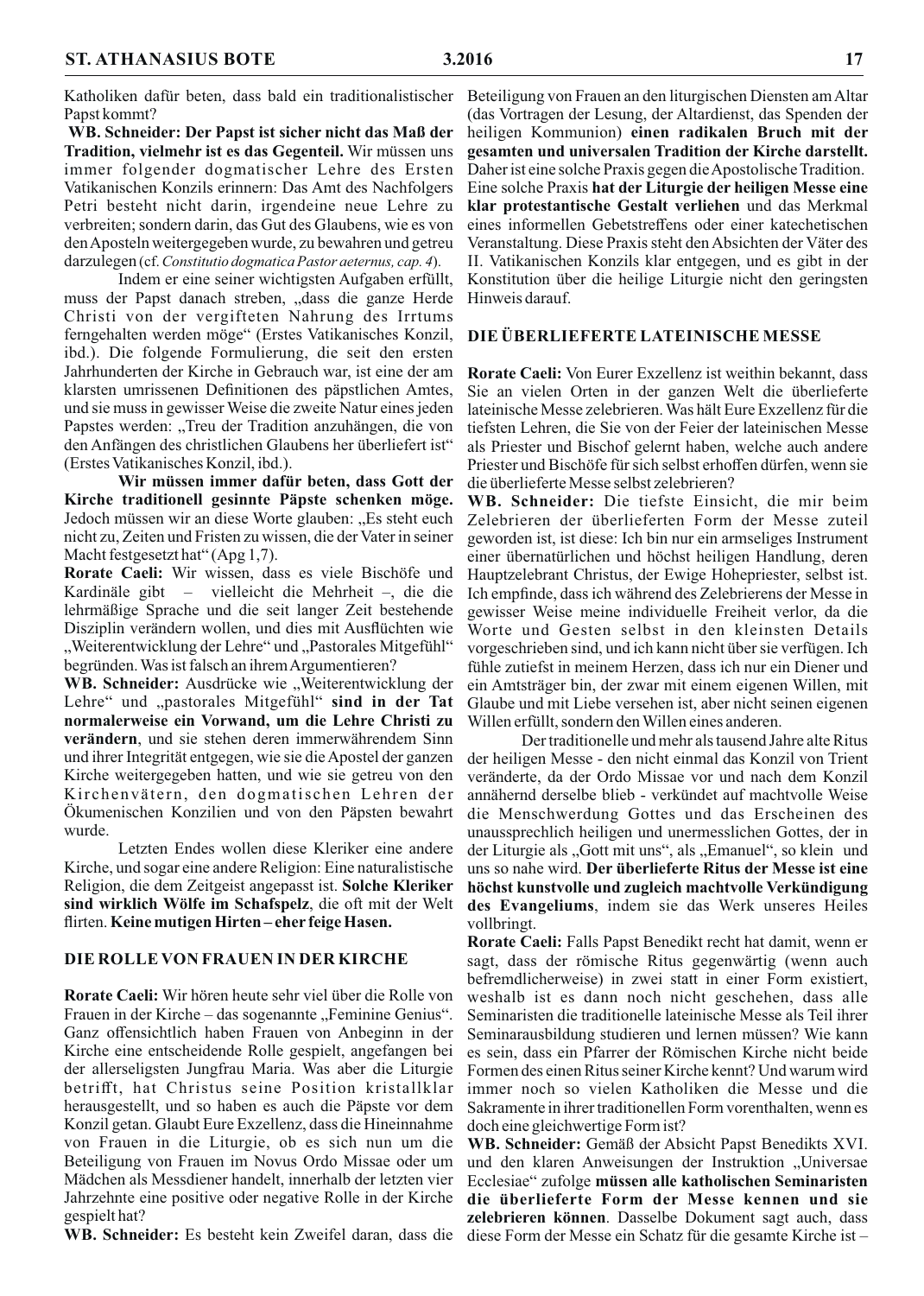und so ist sie es auch für alle Gläubigen.

Papst Johannes Paul II. richtete einen dringenden Appell an alle Bischöfe, dem Wunsch der Gläubigen nach der Zelebration der überlieferten Form der Messe in großzügiger Weise zu entsprechen. Wenn Kleriker und Bischöfe die Zelebration der traditionellen Messe verhindern oder einschränken, gehorchen sie nicht dem, was der Heilige Geist der Kirche sagt, und sie handeln auf eine sehr anti-pastorale Art und Weise. Sie benehmen sich, als wären sie die Eigentümer des Schatzes der Liturgie, der ihnen nicht gehört, denn sie sind nur Verwalter.

Indem sie die Zelebration der traditionellen Messe verweigern oder behindern und diese diskriminieren, verhalten sie sich wie ein untreuer und launenhafter Verwalter, der ganz entgegen den Anordnungen des Hausvaters die Speisekammer unter Verschluss hält, oder wie eine böse Stiefmutter, die den Kindern nur magere Kost gibt. Vielleicht fürchten diese Kleriker sich vor der großen Kraft der Wahrheit, die von der Feier der überlieferten Messe ausstrahlt. Man kann die überlieferte Messe mit einem Löwen vergleichen: Wenn er einmal freigelassen worden ist, verteidigt er sich selbst.

## RUSSLAND WURDE NOCH NICHT AUSDRÜCKLICH GEWEIHT

Rorate Caeli: Dort, wo Eure Exzellenz lebt, gibt es sehr viele russisch-orthodoxe Christen. Hat Alexander von Astana oder sonst jemand aus dem Moskauer Patriarchat Eure Exzellenz zur letzten Synode befragt, oder darüber, was sich in der Kirche unter Franziskus abspielt? Kümmert man sich dort überhaupt darum?

WB. Schneider: Jene orthodoxen Prälaten, mit denen ich in Kontakt stehe, sind im allgemeinen nicht gut informiert über die gegenwärtigen inneren Diskurse in der katholischen Kirche, zumindest haben sie nie mit mir über derartige Angelegenheiten gesprochen. Obwohl sie den Jurisdiktionsprimat [d.h. das Lehr- und Regierungsamt] des Papstes in kirchenrechtlichen Fragen nicht anerkennen, sehen sie den Papst doch als den höchsten Amtsträger in der Kirche an, wenn auch von einem rein protokollarischen Standpunkt aus.

Rorate Caeli: Es ist jetzt nur noch ein Jahr bis zum hundertsten Jahrestag von Fatima. Russland wurde wohl nicht dem Unbefleckten Herzen Mariens geweiht, und jedenfalls sicher nicht bekehrt.

Die Kirche, obwohl stets makellos, befindet sich in einem Zustand völliger Verwirrung, vielleicht noch mehr als zur Zeit der arianischen Häresie. Werden die Dinge sogar noch schlimmer, bevor sie sich wieder bessern; und wie sollten sich wirklich gläubige Katholiken vorbereiten auf das, was noch kommen wird?

WB. Schneider: Wir müssen stark sein im Glauben: Die Kirche gehört nicht uns, und sie gehört auch nicht dem Papst. Die Kirche gehört Christus, und Er allein hält sie und führt sie unzerstörbar auch durch die finstersten Krisenzeiten, zu denen unsere gegenwärtige Situation in der Tat zählt.

Das ist eine Demonstration des göttlichen Charakters der Kirche. Die Kirche ist im Wesentlichen ein Mysterium, ein übernatürliches Mysterium; und wir können uns ihr nicht nähern, wie wir uns einer politischen Partei nähern, oder einer rein menschlichen Gesellschaft. Gleichzeitig ist die Kirche menschlich, und auf ihrer

menschlichen Ebene durchlebt sie heutzutage eine schmerzhafte Passion und nimmt so Anteil an der Passion Christi. Man kann sich die Kirche in unseren Tagen vorstellen als gegeißelt wie unser Herr, ihrer Kleider beraubt wie unser Herr an der zehnten Station des Kreuzwegs. Unsere Mutter, die Kirche, liegt in Stricken gefesselt nicht nur durch die Feinde Christi, sondern auch durch einige ihrer Kollaborateure in den Rängen des Klerus, manchmal sogar im hohen Klerus.

Alle guten Kinder der Mutter Kirche müssen als mutige Soldaten versuchen, diese Mutter zu befreien, mit den geistigen Waffen der Verteidigung und Verkündigung der Wahrheit, indem sie für die überlieferte Liturgie eintreten, für die eucharistische Anbetung, den Kreuzzug des heiligen Rosenkranzes, den Kampf gegen die Sünde im privaten Leben des Einzelnen und indem sie nach Heiligkeit streben.

Wir müssen dafür beten, dass der Papst bald Russland *ausdrücklich* dem Unbefleckten Herzen **Mariens weiht** - dann wird sie siegen - wie die Kirche schon seit den alten Zeiten gebetet hat: "Freue Dich, oh Jungfrau Maria, denn Du allein hast alle Irrlehren in der Welt überwunden" (Gaude, Maria Virgo, cunctas haereses sola *interemisti in universo mundo*).

Quelle: http://rorate-

caeli.blogspot.com/2016/02/exclusive-bishop-athanasiusschneider.html

Veröffentlichung: 1. Februar 2016

\*\*\*

## Zu den Ursachen der Kirchenkrise

Eine Nachbemerkung zum vorstehenden Interview

Nicht der geringste vernünftige Zweifel ist möglich über Tatsache und Ausmaß des katastrophalen Niederganges in der Kirche: Sonntagsmeßbesuch, Beichtpraxis, Priesterweihen sind plötzlich, und zwar bald nach dem II. Vatikanum, ab der sogenannten Liturgiereform, eingebrochen, und die Talfahrt hält bis heute an.

"Lex orandi lex credendi" lautet ein alter, etwas verkürzter Satz. Wie man betet, so glaubt man (frei übersetzt). Wenn es je einen handfesten, tragischen Beweis für diesen Satz gab - die letzten 50 Jahre Kirchengeschichte haben ihn geliefert. Glaube und Liturgie stehen in einer ständigen Wechselwirkung. Die Angleichung der Messe an einen protestantischen Gottesdienst hat einen veränderten Glauben zur Ursache, aber auch eine Veränderung des Glaubens zur Folge. Die Lehre vom heiligen Meßopfer, die Lehre von der Kirche, ja die katholische Glaubenslehre überhaupt wird geschwächt, wird verändert, wird liberalisiert.

Welche Ursache war zuerst? Da war der Einbruch des von Papst Pius X. verurteilten Modernismus, die "Neue Theologie" eines Karl Rahner SJ, eines Henri de Lubac SJ, sie wurde mit Hilfe etlicher Konzilsberater von etlichen Bischöfen des II. Vatikanums übernommen. Wenige Jahre nach dem Konzil gelang es Erzbischof Bugnini mit seiner Kommission "Consilium", zusammen mit 6 protestantischen Theologen die seit der Zeit der Apostel organisch gewachsene hl. Messe zu verändern, zu protestantisieren. Kardinal Stickler zur "Neuen Messe": "Ist es überhaupt eine Liturgie?" (Halblaut bei einem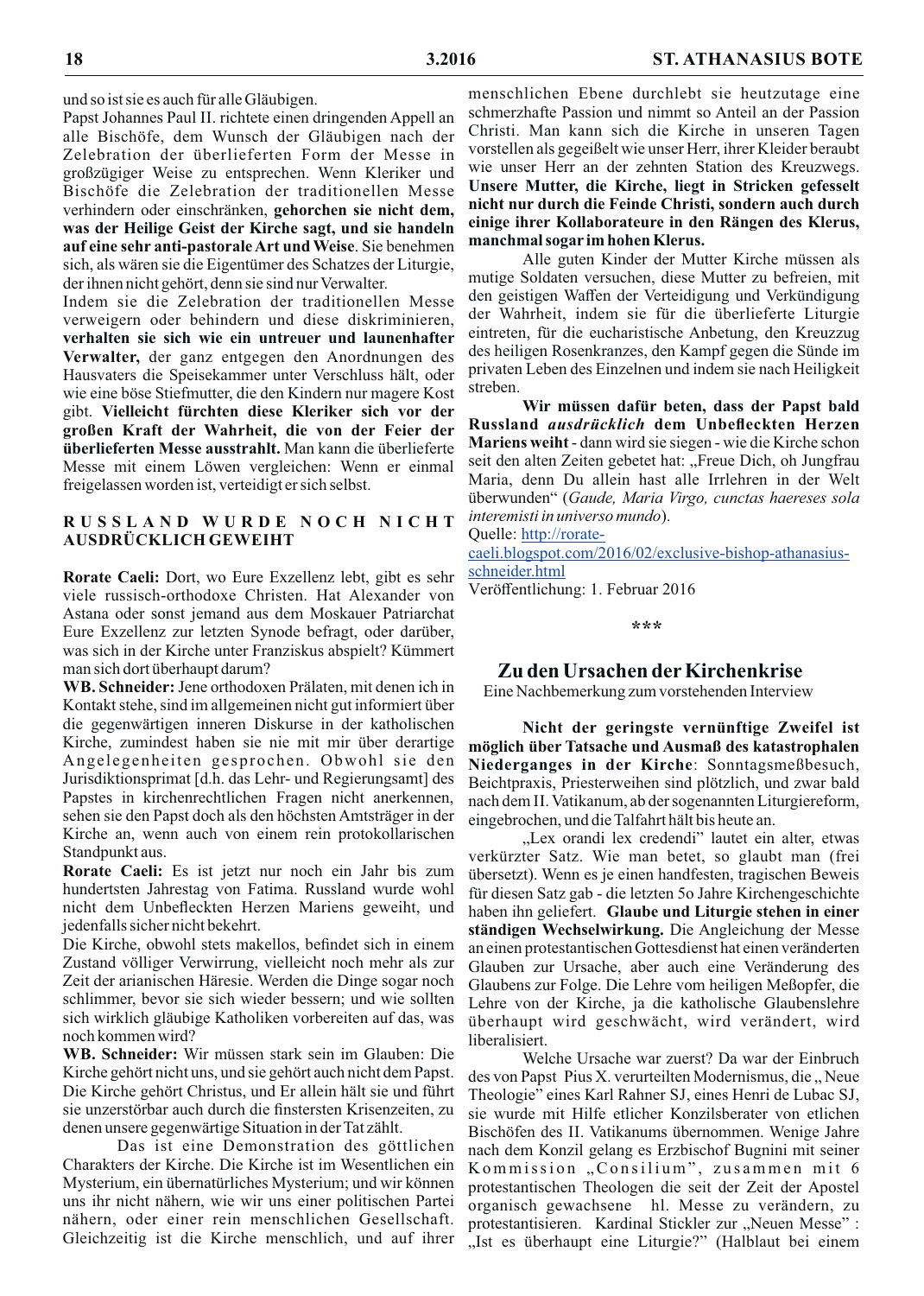Vortrag in Aigen). Die Folgen dieser Zerstörung der katholischen Messe waren furchtbar. Die hl. Messe ist das Herz der Kirche, die Quelle der Gnaden, eben die Vergegenwärtigung des Kreuzesopfers, des Sühnetodes unseres Herrn Jesus Christus. Erkrankt das Herz, erkrankt der ganze Organismus.

Die Beschädigung, ja die Zerstörung der in 2000 Jahren gewachsenen Messe ist offensichtlich eine entscheidende Ursache unseres heutigen Elends in der Kirche, aber auch in der Gesellschaft: es gibt keinen anderen Weg zur Gesundung der Kirche und auch der Gesellschaft als die Rückkehr zur überlieferten hl. Messe, zusammen mit der Abkehr vom theologischen Modernismus. Die Anbetung Gottes muß wieder im Mittelpunkt der Liturgie stehen, ebenso wie in der Theologie. Für diese unter dem Schutz des hl. Geistes gewachsene und nicht von einer Kommission gemachte Messe (Kard. Ratzinger) wurden unsere Kirchen gebaut, auf diesem Weg gelangten unsere Heiligen zur Vollendung. es war die Messe unserer Vorfahren, hier sind die Wurzeln unserer Kultur, ja unseres ganzen geistigen Reichtums.

Umkehr ist nötig! Dann, aber nur dann, dürfen wir auf die Barmherzigkeit Gottes hoffen. F. Bentz

#### \*\*\*

## Der überlieferte Ritus verändert das Gesicht des französischen Klerus

(Paris) Das Gesicht des französischen Klerus verändert sich in schnellem Tempo, und das in doppelter Hinsicht. Die Zahl der Priesterberufungen befindet sich auf niedrigstem Niveau. Gleichzeitig findet ein Wandel vom neuen zum alten Ritus statt.

## Rückgang der diözesanen Priesterberufungen um 84 **Prozent**

1966, im Jahr nach dem Ende des Zweiten Vatikanischen Konzils, gab es in Frankreich 4.536 Diözesanseminaristen. Innerhalb von zehn Jahren reduzierte sich unter Papst Paul VI. und unter dem Eindruck der Nachkonzilszeit ihre Zahl 1975 auf 1.297. Ein Rückgang um fast drei Viertel, den man als Fast-Zusammenbruch bezeichnen könnte. Unter Papst Johannes Paul II. konnte der Einbruch gestoppt werden: 20 Jahre später, 1996, lag die Zahl mit 1.103 Seminaristen in etwa noch auf demselben Niveau.

Am Ende seines Pontifikats folgte jedoch ein neuer Sturzflug: 2005 betrug die Zahl der Seminaristen 784. Das waren nur mehr 17 Prozent im Vergleich zu 1966, oder anders ausgedrückt, ein Rückgang von 83 Prozent.

2011 wurde der Tiefpunkt seit der Französischen Revolution erreicht. Nur mehr 710 Seminaristen bereiteten sich auf das Weltpriestertum vor. Parallel zu diesem Einbruch wächst der Anteil der Seminaristen der Tradition.

#### Anteil der Priester der Tradition nimmt zu

Der Anteil der Priesterweihen im überlieferten



Ritus stieg von  $2010(14\%)$  bis  $2015(23\%)$  beträchtlich. Die Aufstellung bezieht sich nur auf Weltpriester. Darin sind die Priester der Ecclesia-Dei-Gemeinschaften und der Priesterbruderschaft St. Pius X. berücksichtigt.

In den vergangenen sechs Jahren wurden in Frankreich 545 Weltpriester für den neuen Ritus geweiht und 107 für den überlieferten Ritus. Nicht berücksichtigt in der Aufstellung sind Ordenspriester. Es fehlen also beim Überlieferten Ritus die altrituellen Orden, etwa die Benediktiner von Le Barroux oder die Franzosen, die für das Institut Christus König und Hoherpriester geweiht wurden. Nicht berücksichtigt wurde auch das sich in Frankreich ausbreitende Phänomen von birituell ausgebildeten Priestern, oder das Phänomen junger Diözesanpriester des neuen Ritus, die sich für den überlieferten Ritus und die Tradition interessieren.

## Gemeinden und Pfarreien des überlieferten Ritus sind Nährboden für Berufungen

Die Personalpfarreien und Gemeinden der Tradition erweisen sich als fruchtbarster Boden für Priesterberufungen. Im Vergleich zu ihrer geringen Zahl und Größe ist ihr Anteil an Berufungen enorm. Der traditionsverbundene Blogger Cordialiter veröffentlichte ein Gespräch mit einem jungen Italiener, der in Österreich die überlieferte Form des Römischen Ritus kennenlernte und inzwischen mit seiner Familie in Frankreich lebt. Die altrituelle Gemeinde, der er in Frankreich angehört, besteht seit 25 Jahren. In dieser Zeit gingen 17 Priesterberufungen daraus hervor. "Der Großteil schloß sich französischen Orden der Tradition an, den Benediktinern von Le Barroux, von Fontgombault, den Regularkanonikern von Lagrasse, den Servi Jesu et Mariae usw."

Text: Giuseppe Nardi. Gekürzt, die Red.